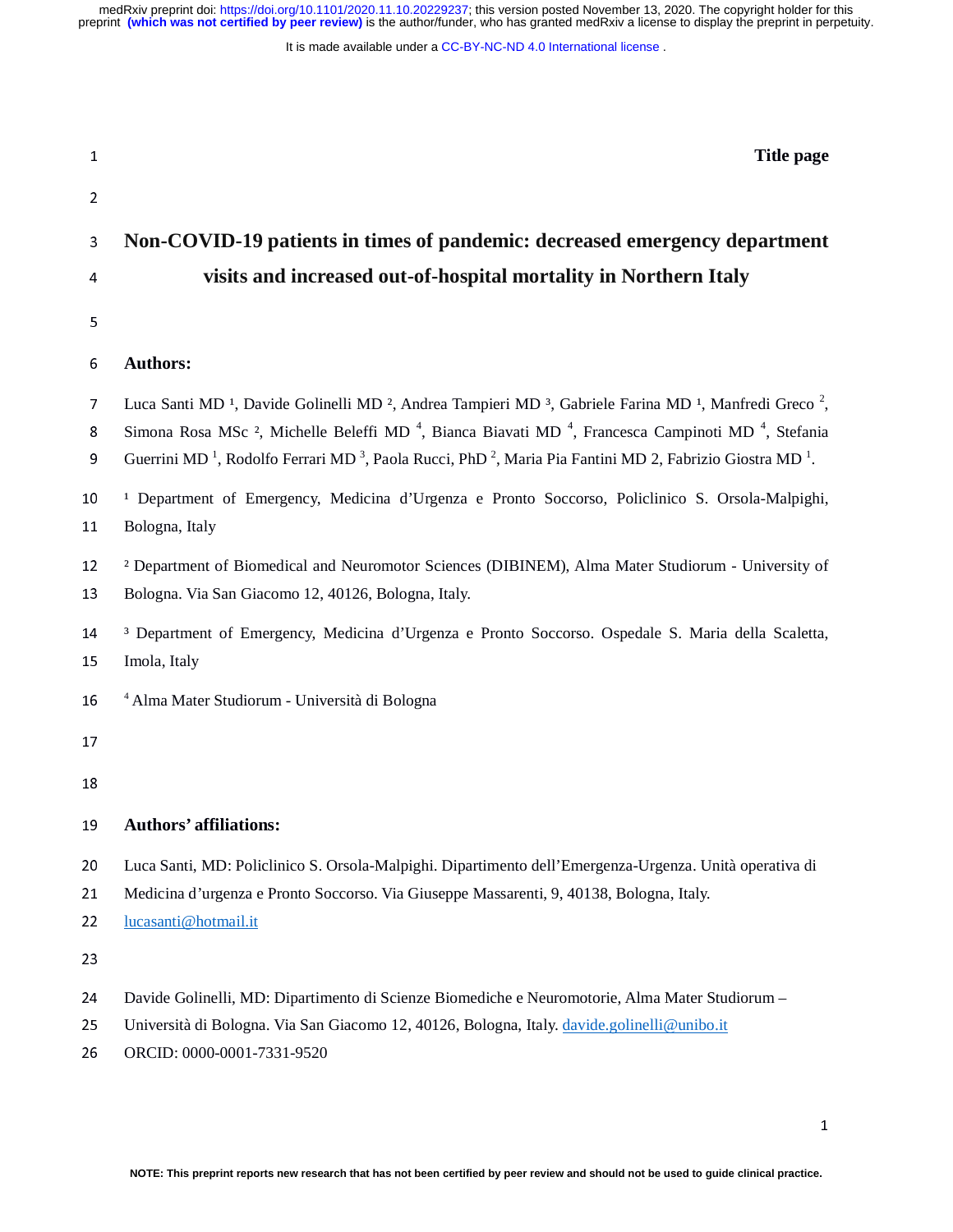It is made available under a [CC-BY-NC-ND 4.0 International license](http://creativecommons.org/licenses/by-nc-nd/4.0/) .

| 27<br>28<br>29       | Andrea Tampieri MD: Ospedale S. Maria della Scaletta. Dipartimento di Emergenza-urgenza e Accettazione.<br>Unità Operativa di Pronto Soccorso e Medicina d'Urgenza. Viale Amendola, 2 – 40026 Imola, Italy.<br>a.tampieri@ausl.imola.bo.it |
|----------------------|--------------------------------------------------------------------------------------------------------------------------------------------------------------------------------------------------------------------------------------------|
| 30                   |                                                                                                                                                                                                                                            |
| 31<br>32<br>33<br>34 | Gabriele Farina MD: Policlinico S. Orsola-Malpighi. Dipartimento dell'Emergenza-Urgenza. Unità operativa<br>di Medicina d'urgenza e Pronto Soccorso. Via Giuseppe Massarenti, 9, 40138, Bologna, Italy.<br>gabriele.farina@aosp.bo.it      |
| 35<br>36<br>37       | Manfredi Greco: Dipartimento di Scienze Biomediche e Neuromotorie, Alma Mater Studiorum – Università<br>di Bologna. Via San Giacomo 12, 40126, Bologna, Italy. manfredi.greco@studio.unibo.it                                              |
| 38<br>39<br>40       | Simona Rosa, MSc: Dipartimento di Scienze Biomediche e Neuromotorie, Alma Mater Studiorum -<br>Università di Bologna. Via San Giacomo 12, 40126, Bologna, Italy. simona.rosa@unibo.it                                                      |
| 41<br>42<br>43       | Michelle Beleffi MD: Alma Mater Studiorum - Università di Bologna. Via Zamboni, 33 - 40126 Bologna,<br>Italy. michellebeleffi@gmail.com                                                                                                    |
| 44<br>45<br>46       | Bianca Biavati MD: Alma Mater Studiorum - Università di Bologna. Via Zamboni, 33 - 40126 Bologna, Italy.<br>biavati.bianca@gmail.com                                                                                                       |
| 47<br>48<br>49       | Francesca Campinoti MD: Alma Mater Studiorum - Università di Bologna. Via Zamboni, 33 - 40126<br>Bologna, Italy. campinotifrancesca@gmail.com                                                                                              |
| 50<br>51<br>52       | Stefania Guerrini MD: Policlinico S. Orsola-Malpighi. Dipartimento dell'Emergenza-Urgenza. Unità<br>operativa di Medicina d'urgenza e Pronto Soccorso. Via Giuseppe Massarenti, 9, 40138, Bologna, Italy.<br>stefania.guerrini@aosp.bo.it  |
| 53                   |                                                                                                                                                                                                                                            |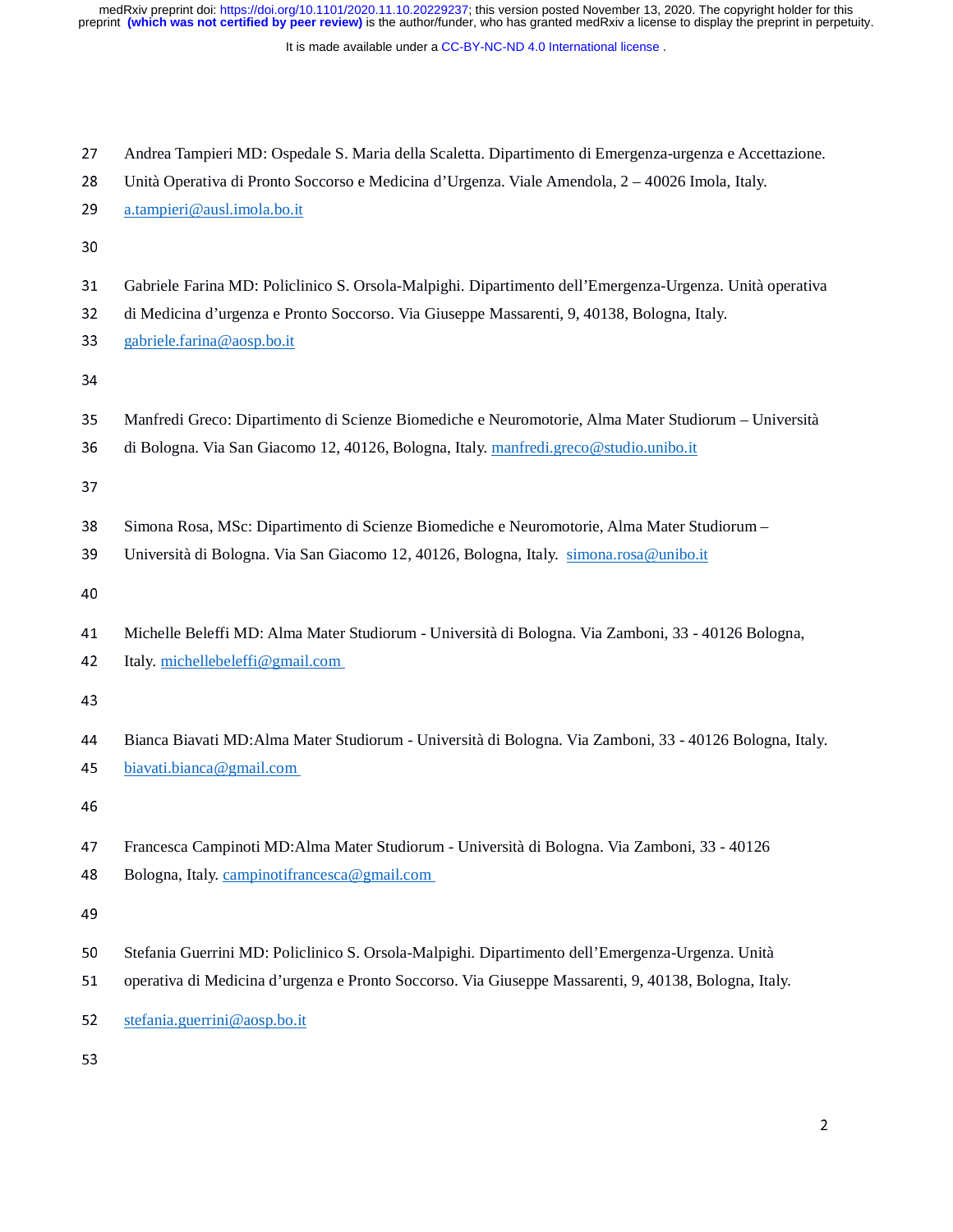It is made available under a CC-BY-NC-ND 4.0 International license.

| 54 Rodolfo Ferrari MD: Ospedale S. Maria della Scaletta. Dipartimento di Emergenza-urgenza e Accettazione. |  |  |
|------------------------------------------------------------------------------------------------------------|--|--|
|                                                                                                            |  |  |

55 Unità Operativa di Pronto Soccorso e Medicina d'Urgenza. Viale Amendola, 2 – 40026 Imola, Italy.<br>56 terrari@ausl.imola.bo.it

# <sup>56</sup>r.ferrari@ausl.imola.bo.it

- 57
- 58 Paola Rucci, PhD: Dipartimento di Scienze Biomediche e Neuromotorie, Alma Mater Studiorum –<br>59 Università di Bologna. Via San Giacomo 12, 40126, Bologna, Italy. paola.rucci2@unibo.it
- <sup>59</sup>Università di Bologna. Via San Giacomo 12, 40126, Bologna, Italy. paola.rucci2@unibo.it

60 ORCID: 0000-0002-7704-0831

61

- 62 Maria Pia Fantini, MD: Dipartimento di Scienze Biomediche e Neuromotorie, Alma Mater Studiorum –<br>63 Università di Bologna. Via San Giacomo 12, 40126, Bologna, Italy. mariapia.fantini@unibo.it
- Università di Bologna. Via San Giacomo 12, 40126, Bologna, Italy. mariapia.fantini@unibo.it
- 64 ORCID: 0000-0002-3257-6552

- 66 Fabrizio Giostra MD: Policlinico S. Orsola-Malpighi. Dipartimento dell'Emergenza-Urgenza. Unità<br>67 operativa di Medicina d'urgenza e Pronto Soccorso. Via Giuseppe Massarenti, 9, 40138, Bologna, Ita
- <sup>67</sup>operativa di Medicina d'urgenza e Pronto Soccorso. Via Giuseppe Massarenti, 9, 40138, Bologna, Italy.
- <sup>68</sup>fabrizio.giostra@aosp.bo.it
- 

# <sup>70</sup>**Corresponding author**

- 71 Luca Santi, MD: Policlinico S. Orsola-Malpighi. Dipartimento dell'Emergenza-Urgenza. Unità operativa di<br>72 Medicina d'urgenza e Pronto Soccorso. Via Giuseppe Massarenti, 9, 40138, Bologna, Italy. email:
- 72 Medicina d'urgenza e Pronto Soccorso. Via Giuseppe Massarenti, 9, 40138, Bologna, Italy. email:<br>73 lucasanti@hotmail.it Tel: + 39 0512143324
- <sup>73</sup>lucasanti@hotmail.it Tel: + 39 0512143324
- 74
- 
- 
- 
- 77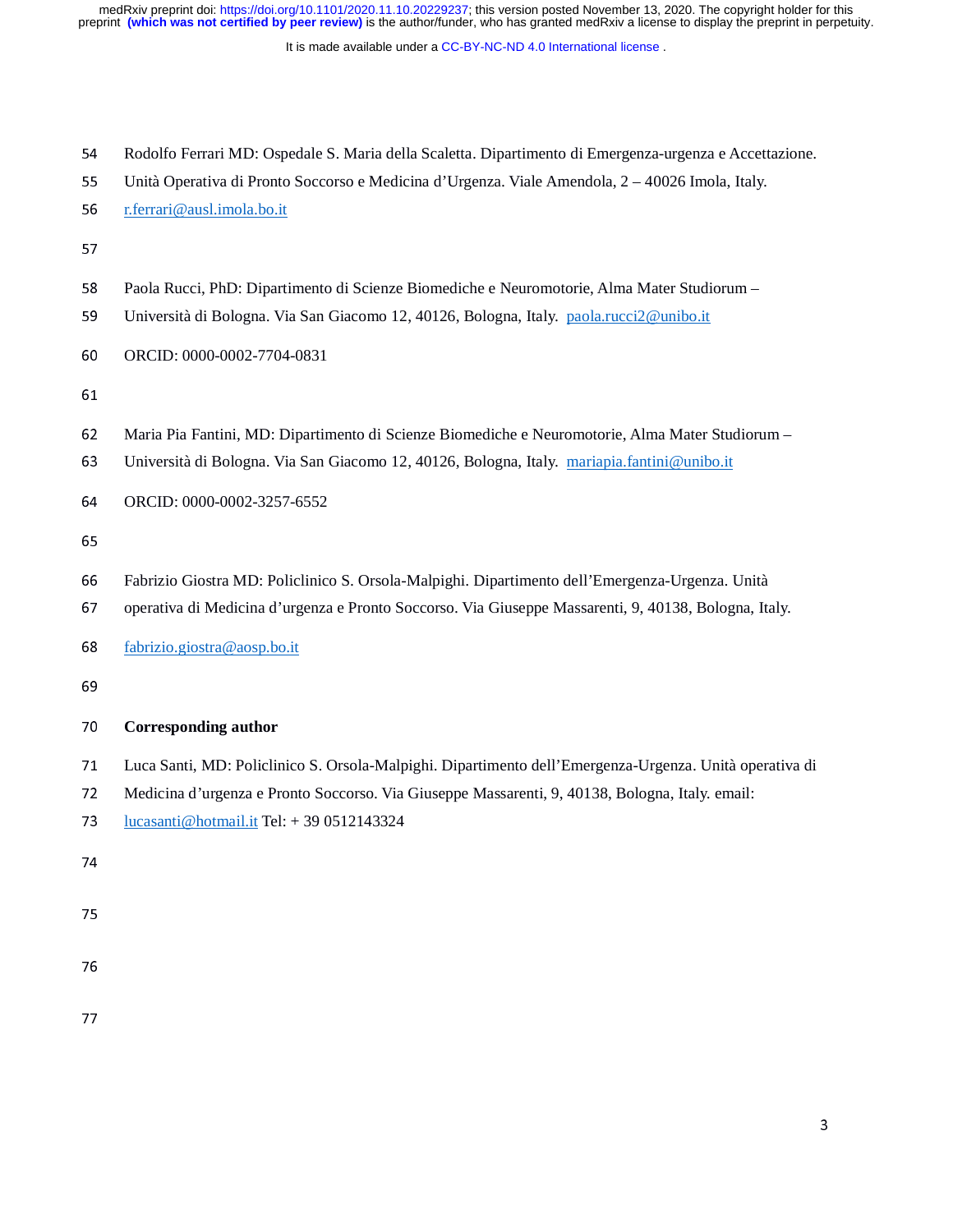It is made available under a [CC-BY-NC-ND 4.0 International license](http://creativecommons.org/licenses/by-nc-nd/4.0/) .

| 78  | Non-COVID-19 patients in times of pandemic: decreased Emergency Department visits and                                                     |
|-----|-------------------------------------------------------------------------------------------------------------------------------------------|
| 79  | increased out-of-hospital mortality in Northern Italy                                                                                     |
| 80  |                                                                                                                                           |
| 81  |                                                                                                                                           |
|     |                                                                                                                                           |
| 82  | <b>Abstract</b>                                                                                                                           |
| 83  | Objective. The aim of this was to assess the short-term impact of the pandemic on non-COVID-19 patients living in a                       |
| 84  | one-million inhabitants area in Northern Italy (Bologna Metropolitan Area-BMA), analyzing time trends of Emergency                        |
| 85  | Department (ED) visits, hospitalizations and mortality.                                                                                   |
| 86  | Methods. We conducted a retrospective observational study using data extracted from BMA healthcare informative                            |
| 87  | systems. Weekly trends of ED visits, hospitalizations, in- and out-of-hospital, all-cause and cause-specific mortality                    |
| 88  | between December 1 <sup>st</sup> , 2019 to May 31 <sup>st</sup> , 2020, were compared with those of the same period of the previous year, |
| 89  | using Joinpoint regression models and incidence rate ratios.                                                                              |
| 90  | Results. Non-COVID-19 ED visits and hospitalizations showed a stable trend until the first Italian case of COVID-19                       |
| 91  | has been recorded, on February $19th$ , 2020, when they dropped simultaneously. The reduction of ED visits was observed                   |
| 92  | in all age groups and across all severity and diagnosis groups. In the lockdown period a significant increase was found                   |
| 93  | in overall out-of-hospital mortality (43.2%) and cause-specific out-of-hospital mortality related to neoplasms (76.7%),                   |
| 94  | endocrine, nutritional and metabolic (79.5%) as well as cardiovascular (32.7%) diseases.                                                  |
| 95  | Conclusions. The pandemic caused a sudden drop of ED visits and hospitalizations of non-COVID-19 patients during                          |
| 96  | the lockdown period, and a concurrent increase in out-of-hospital mortality mainly driven by deaths for neoplasms,                        |
| 97  | cardiovascular and endocrine diseases. The findings of this study might be useful to understand both the population                       |
| 98  | reaction and the healthcare system response at the early phases of the pandemic in terms of reduced demand of care and                    |
| 99  | systems capability in intercepting it.                                                                                                    |
| 100 |                                                                                                                                           |
|     |                                                                                                                                           |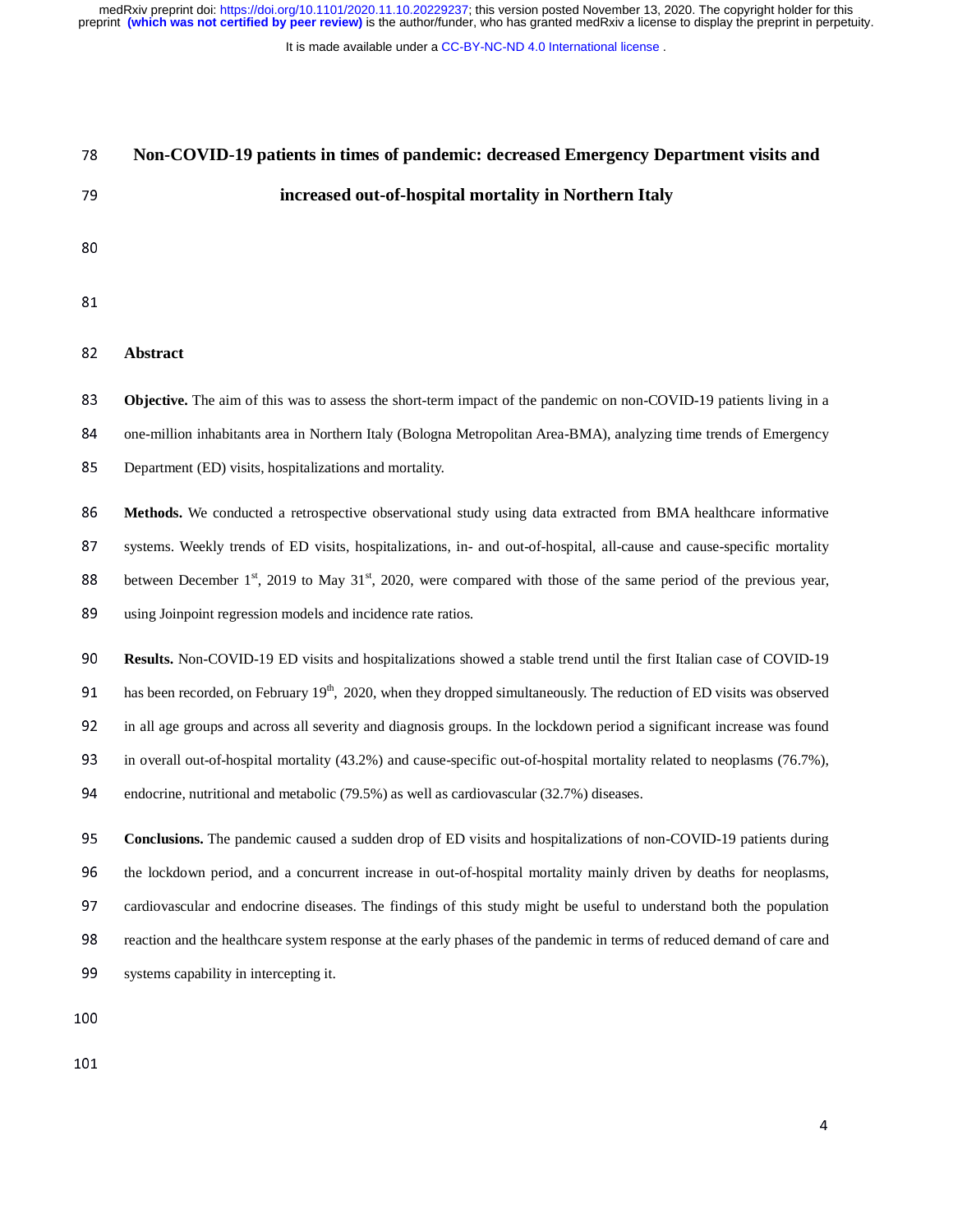It is made available under a CC-BY-NC-ND 4.0 International license.

# <sup>103</sup>**Introduction**

## <sup>104</sup>**Background**

105 Globally, the Coronavirus Disease (COVID-19) pandemic represents a dramatic burden for healthcare services. Italy 106 was the first Western country affected by the pandemic. The first case of local transmission of Severe Acute Respiratory 107 Syndrome Coronavirus 2 (SARS-CoV-2) in Italy was confirmed in a thirty eight-year-old man in the municipality of 108 Codogno (Lombardy region) on February  $19<sup>th</sup>$ , 2020 [1], while on February  $21<sup>st</sup>$ , a resident of Vo', a small town near 109 Padua (Veneto Region), died of pneumonia due to SARS-CoV-2 infection [2,3]. In the following weeks, an exponential 110 growth in the number of cases and deaths in the neighboring regions of northern Italy was observed. As a consequence, 111 the national government enforced as containment measures a complete country lockdown on March  $10<sup>th</sup>$ , 2020: at that 112 stage the confirmed cases in Italy were 10,149 and deaths 631 [4]. Hospitals and Emergency Departments (EDs) were 113 forced to rapidly adjust to this completely new situation in order to manage an extraordinarily high number of 114 contagious patients with respiratory symptoms [5]

115 However, something else changed due to the pandemic as rapidly as the spread of SARS-CoV-2. As a matter of fact, the 116 pandemic determined a sudden and significant reduction of non-COVID-19 patients seeking for treatment due to urgent 117 medical conditions [6]. This reduction in ED visits might impact the health status of non-COVID patients with acute 118 and chronic diseases [7].

<sup>119</sup>In order to better understand this phenomenon and its possible consequences, we retrospectively analyzed amount and 120 type of ED visits, hospitalizations and mortality during lockdown and the preceding and following periods, in the 121 metropolitan area of Bologna (BMA) (~1,000,000 inhabitants), which is the principal town of one of the first and most 122 affected region of Italy and Europe, Emilia Romagna.

<sup>123</sup>We hypothesized that trends of ED visits might have been influenced by age, as school closure and social distancing <sup>124</sup>measures might have differently impacted on young and elderly health needs. Moreover, the reduction of ED accesses 125 due to fear of contagion and favored by the stay-at-home message launched on general and social media might also 126 have differently affected the severity pattern of ED accesses. Indeed, we predicted a significant reduction of less severe 127 conditions referring to EDs, whereas no decrease of emergency conditions was expected, including the need of urgent 128 surgical intervention or ICU treatment. We also expected at least a progressive return of ED accesses and<br>5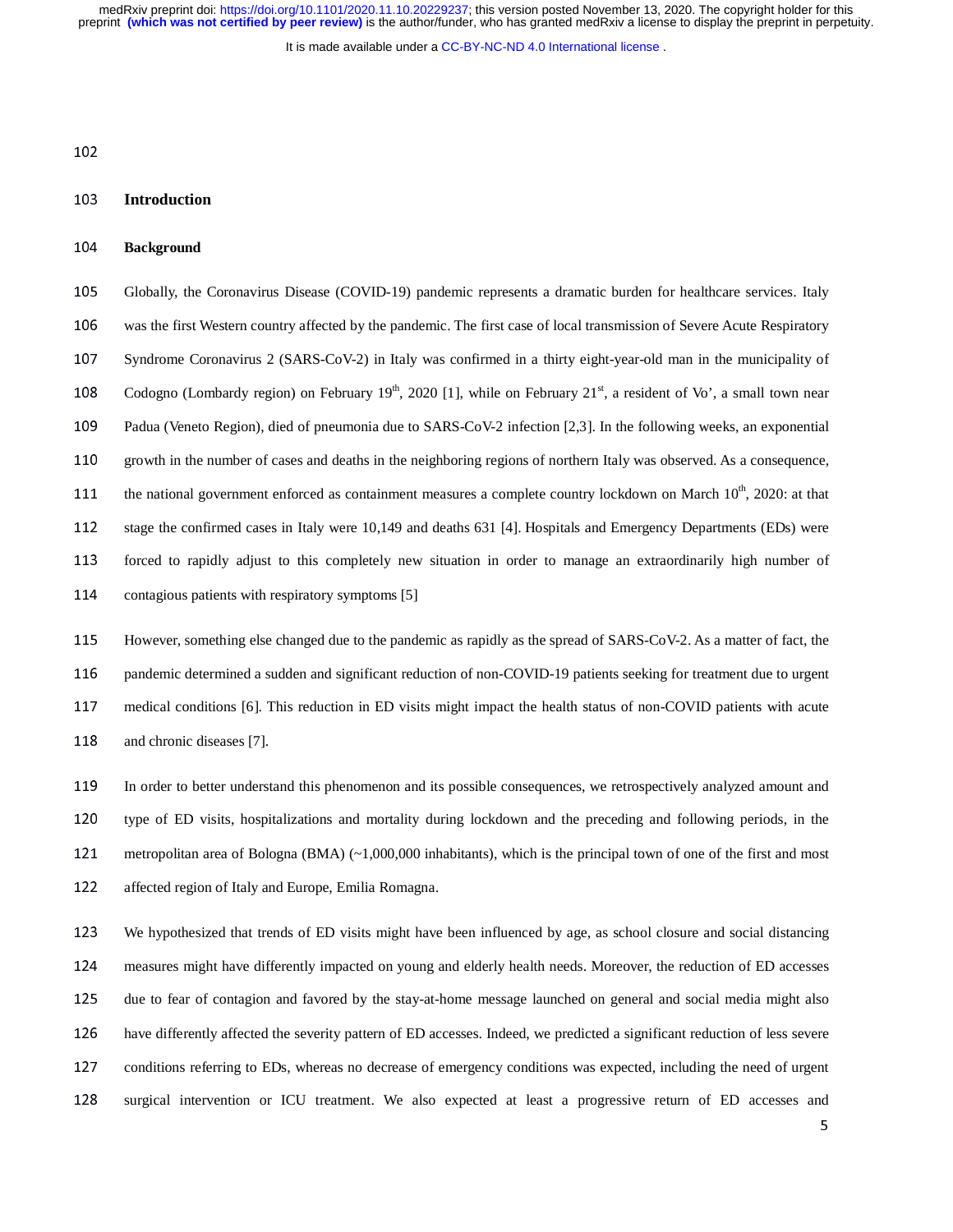It is made available under a CC-BY-NC-ND 4.0 International license.

- 129 hospitalizations to the pre-COVID-19 era levels during the post lockdown phase. No remarkable changes in all-cause
- 130 and cause-specific mortality, and in the place of death were hypothesized.
- 131 Our first aim was to compare time trends of ED visits, hospitalizations, in- and out-of-hospital all-cause and cause-
- 132 specific mortality of non-COVID-19 patients during the first months of the pandemic with the same period of 2019, as
- 133 possible indicators of unmet healthcare needs.
- <sup>134</sup>The secondary aim was to subdivide ED patients by age, diagnosis and illness severity, compare their trends, and
- 135 analyze hospitalizations' trends, focusing on the receiving hospital department (surgical department, medical
- 136 department, intensive care unit (ICU)).
- 
- <sup>138</sup>**Methods**

# <sup>139</sup>**Study design, population and setting**

- <sup>140</sup>We conducted a retrospective observational study using anonymous data extracted from the healthcare administrative
- 141 databases and informative systems of BMA, Northern Italy.
- <sup>142</sup>The study population consisted of all age residents in BMA, which encompasses the city of Bologna and the
- 143 neighboring municipalities, for a total of 1,019,875 citizens as of January  $1<sup>st</sup>$ , 2020 [8]. The demographic characteristics
- 144 of the population are reported in Table 1 [Suppl mat].
- 145 In the BMA, the first patient reported with SARS-CoV-2 infection was recorded on February  $28<sup>th</sup>$ . On May  $31<sup>st</sup>$ , the
- 146 number of infected patients was 5,021 with 684 deaths [4].
- <sup>147</sup>The BMA healthcare system consists of twelve hospitals equipped with EDs. Among these, four are located in the urban
- 148 area and two of these are large university hospitals, four are suburban whereas the last four are rural hospitals. The
- 149 volume of patients annually assessed in the different EDs ranges from  $\sim$ 3,000 up to  $\sim$ 150,000 in 2019.
- 150 This study follows the STROBE reporting guidelines for observational studies.
- 
- <sup>152</sup>**Study data**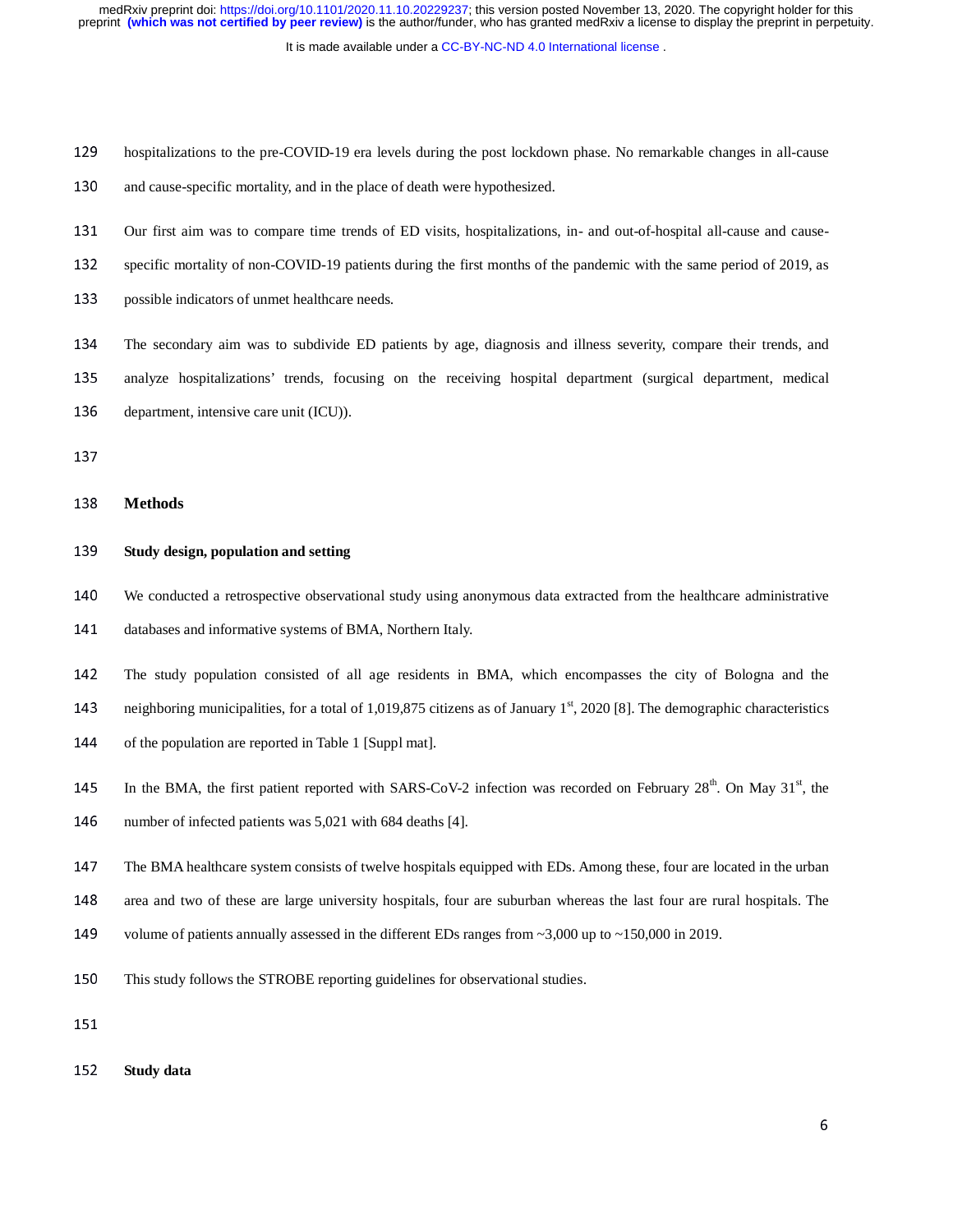It is made available under a CC-BY-NC-ND 4.0 International license.

<sup>153</sup>We examined the weekly trends of ED visits, hospitalizations of patients admitted from ED and in- and out-of-hospital

- 154 all-cause and cause-specific mortality between December  $1<sup>st</sup>$ , 2019 to May 31 $<sup>st</sup>$ , 2020, and compared them with the</sup>
- 155 trends of the same period of the previous year.
- 156 The study period was subdivided into four periods, starting from the beginning of the flu peak up to four weeks after the
- 157 end of the national lockdown. Namely, the following are the four subgroups of the study period:
- 158 flu period (from December 1<sup>st</sup>, 2019 to February  $23<sup>rd</sup>$ , 2020the outbreak of the COVID-19 pandemic to the first
- 159 containment measures, i.e. from the beginning of the flu period to week  $49<sup>th</sup> 2019$  to week  $8<sup>th</sup> 2020$ ;
- <sup>160</sup> pre-lockdown period (from the initial alarm period in the absence of containment institutional measures until the
- 161 lockdown institution, i.e. February 24<sup>th</sup>, 2020 to March 9<sup>th</sup>, 2020, weeks 9<sup>th</sup> to 10<sup>th</sup> 2020);
- **162** lockdown period (March 10<sup>th</sup>, 2020 to May 3<sup>rd</sup>, 2020, weeks 11<sup>th</sup> to 18<sup>th</sup> 2020);
- **163** post-lockdown period (i.e. the reopening period, from the May  $4<sup>th</sup>$ , 2020 to May 31<sup>st</sup>, 2020, week 19<sup>th</sup> to 22<sup>nd</sup> 2020).
- <sup>164</sup>The data sources include the Emergency Department Database, the mortality registry updated to June 2020 and the Civil
- 165 Protection Database [4]. For the purpose of the present study, the data extracted from the diverse databases were the
- <sup>166</sup>following: weekly number of ED visits, type of ED visits (main diagnosis, severity code), patients characteristics (age,
- 167 gender), weekly number of hospitalizations, department of hospitalization (medical, surgical, ICU), weekly number of
- 168 deaths, cause of death (main diagnosis) and place of death (in-hospital, out-of-hospital).
- <sup>169</sup>The main diagnosis of ED visits and deaths was coded through the International Classification of Diseases Clinical
- 170 Modification Ninth (ICD-9-CM) and Tenth (ICD-10-CM) versions, respectively.
- 171 Non-COVID-19 cases were identified by excluding the COVID-19 cases diagnosed by the emergency physician as 172 suspected or confirmed (ICD-9-CM codes 480,480.3,079.82,V01.82,V01.79), in primary or secondary diagnosis of 173 discharged and hospitalized patients. For all mortality data, the specific codes related to COVID-19 and SARS-CoV-2 174 infection (U00-U85) were ruled out.
- 175

# <sup>176</sup>**Statistical analysis**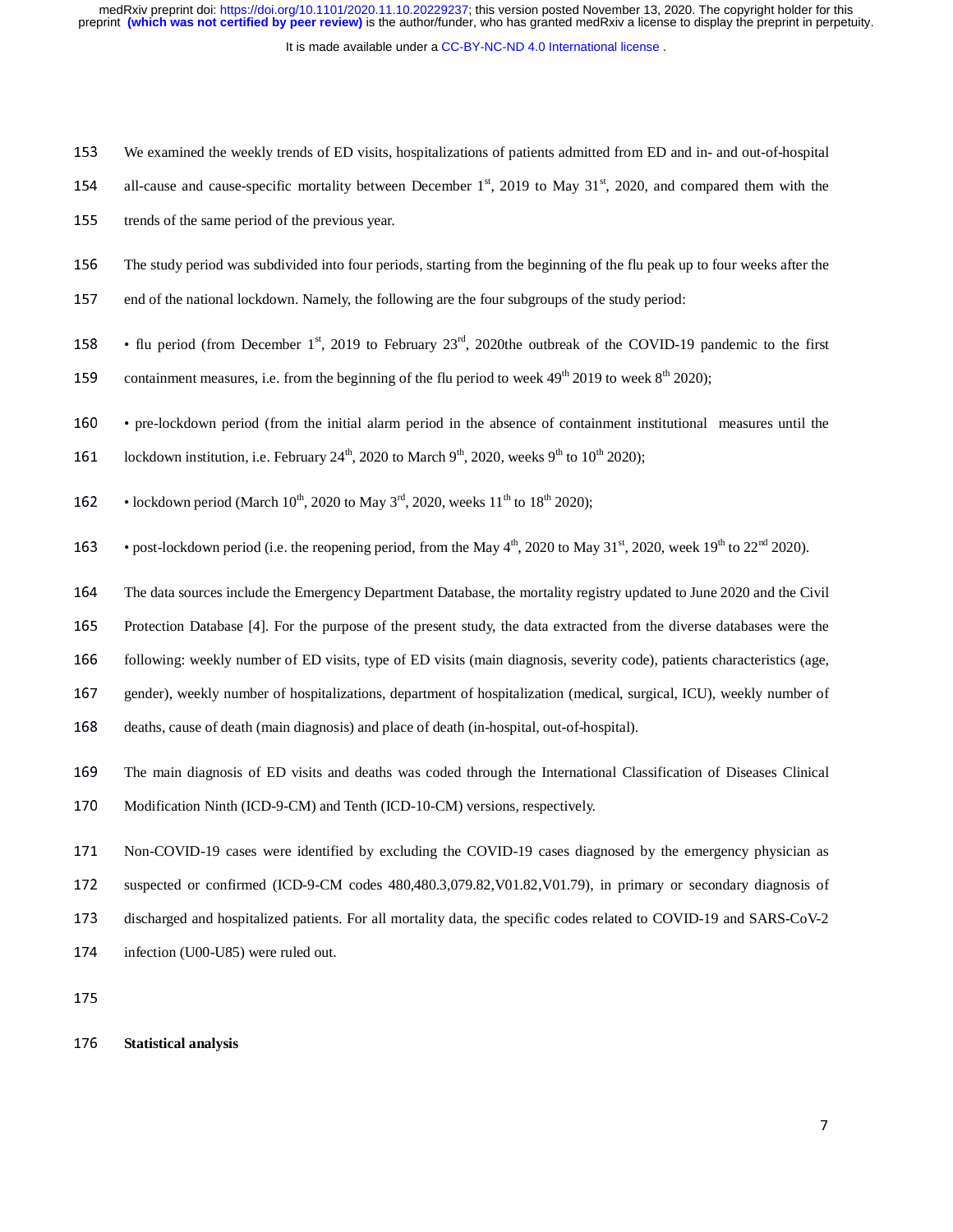It is made available under a CC-BY-NC-ND 4.0 International license.

<sup>177</sup>The demographic and clinical characteristics of the population were summarized using mean and standard deviation or

178 absolute and percentage frequencies.

- <sup>179</sup>We analyzed and displayed trends of ED visits, hospital admissions, and mortality, divided into the four time periods
- 180 and compared them with those of the same periods of the previous year.
- <sup>181</sup>The trends of ED visits, hospitalizations and all-cause mortality were analyzed using the Joinpoint Trend Analysis
- 182 Software 4.6.0.0 (Statistical Research and Applications Branch, National Cancer Institute, USA) [9]. Joinpoint models
- 183 allowed to identify changes in the slopes of ED visits and hospitalizations during the periods of interest.
- <sup>184</sup>We carried out a preliminary analysis comparing the time trend of ED visits, hospitalizations and mortality rates in 2019

185 with those of the years 2014-2018. This analysis showed no significant changes in ED visits, hospitalizations and

- 186 mortality overtime. Therefore, we considered 2019 as the reference year.
- 187 For what concerns age of non-COVID-19 ED patients during pandemic, it was classified into three groups: pediatric
- 188 patients (0-14 years), adults (15-64 year) and elderly ( $\geq$  65 years). We also classified ED visits according to the triage
- 189 code (red, yellow, green and white) and by ICD-9-CM disease category and specific cause.
- 190 Then, we compared the trends of admissions to hospital departments between 2019 and 2020.
- <sup>191</sup>We also analyzed the trends of all-cause, cause-specific and in-hospital (public or private) and out-of-hospital (home,
- 192 social welfare structure, other) mortality between 2019 and 2020. The latter was also split into cause-specific out-of-
- 193 hospital mortality.
- <sup>194</sup>Incidence rate ratios (IRRs) of hospitalizations and mortality in 2020 vs. 2019 were estimated using Poisson regression 195 models.
- 
- 
- <sup>198</sup>**Results**
- <sup>199</sup>The empirical trends of ED visits, hospitalizations and mortality in 2019 and 2020 are reported in Figure 1.

200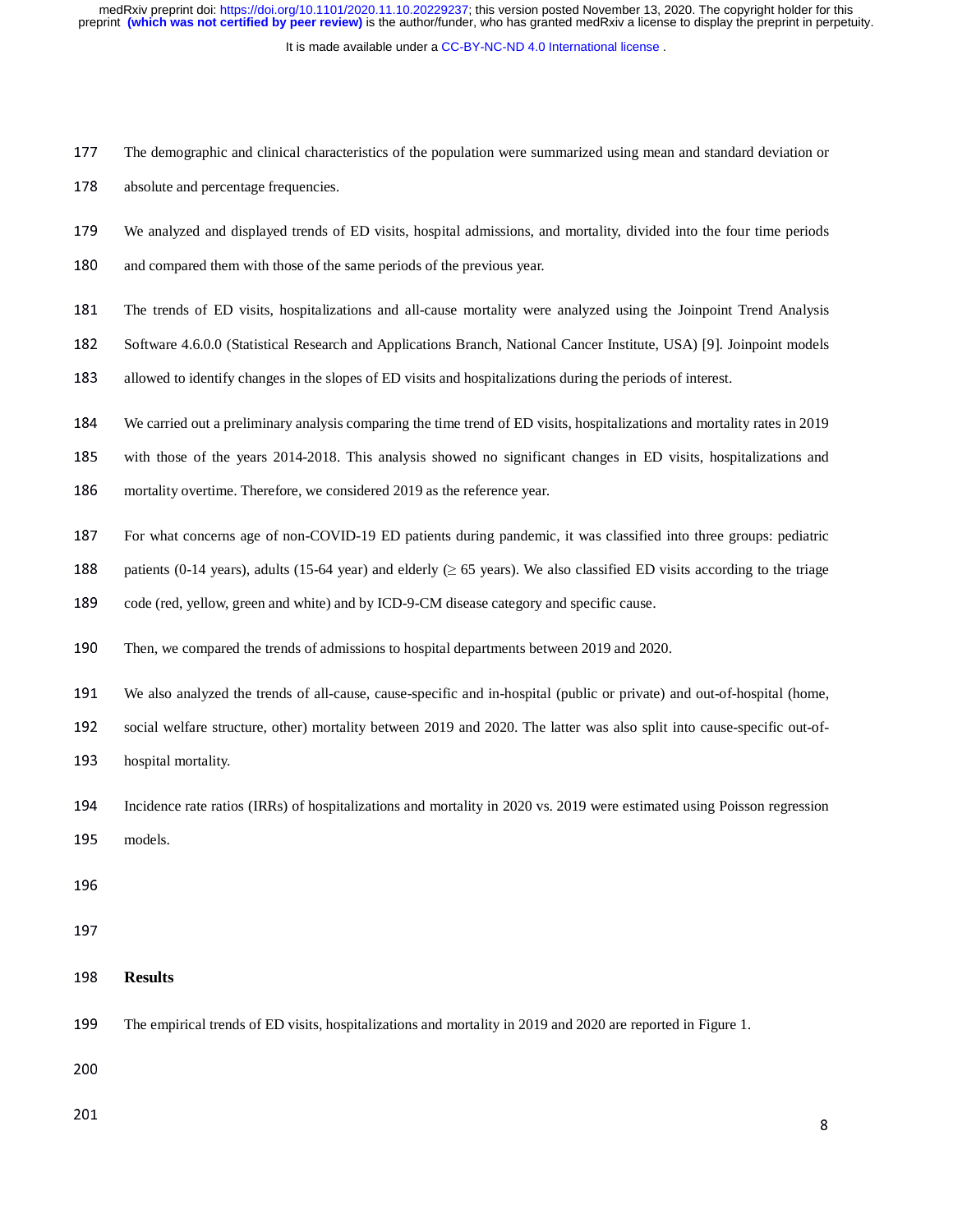It is made available under a [CC-BY-NC-ND 4.0 International license](http://creativecommons.org/licenses/by-nc-nd/4.0/) .

# <sup>202</sup>**Figure 1. Trend of ED visits (a), hospitalizations (b) and mortality (c) during the study periods for years 2019 and**

2020. For a better comprehension of the burden of the pandemic on health care services, we displayed the trend 204 of the three indicators including and excluding SARS-CoV-2 related data<sup>2</sup>. of the three indicators including and excluding SARS-CoV-2 related data<sup>a</sup>.



205

206  $^{\circ}$ Note: SARS-CoV-2 cases weekly incidence is reported on the right y-axis.

**x** 207 Using Joinpoint analysis, a significant change of trend (p<0.05) was identified between week 8-9 and then week 12-13 2020 for ED<br>208 visits and between week 8-9 and then 13-14 for bosnitalizations. The analysis of

208 visits and between week 8-9 and then 13-14 for hospitalizations. The analysis of mortality data showed a slight significant change<br>209 during week 15 2020.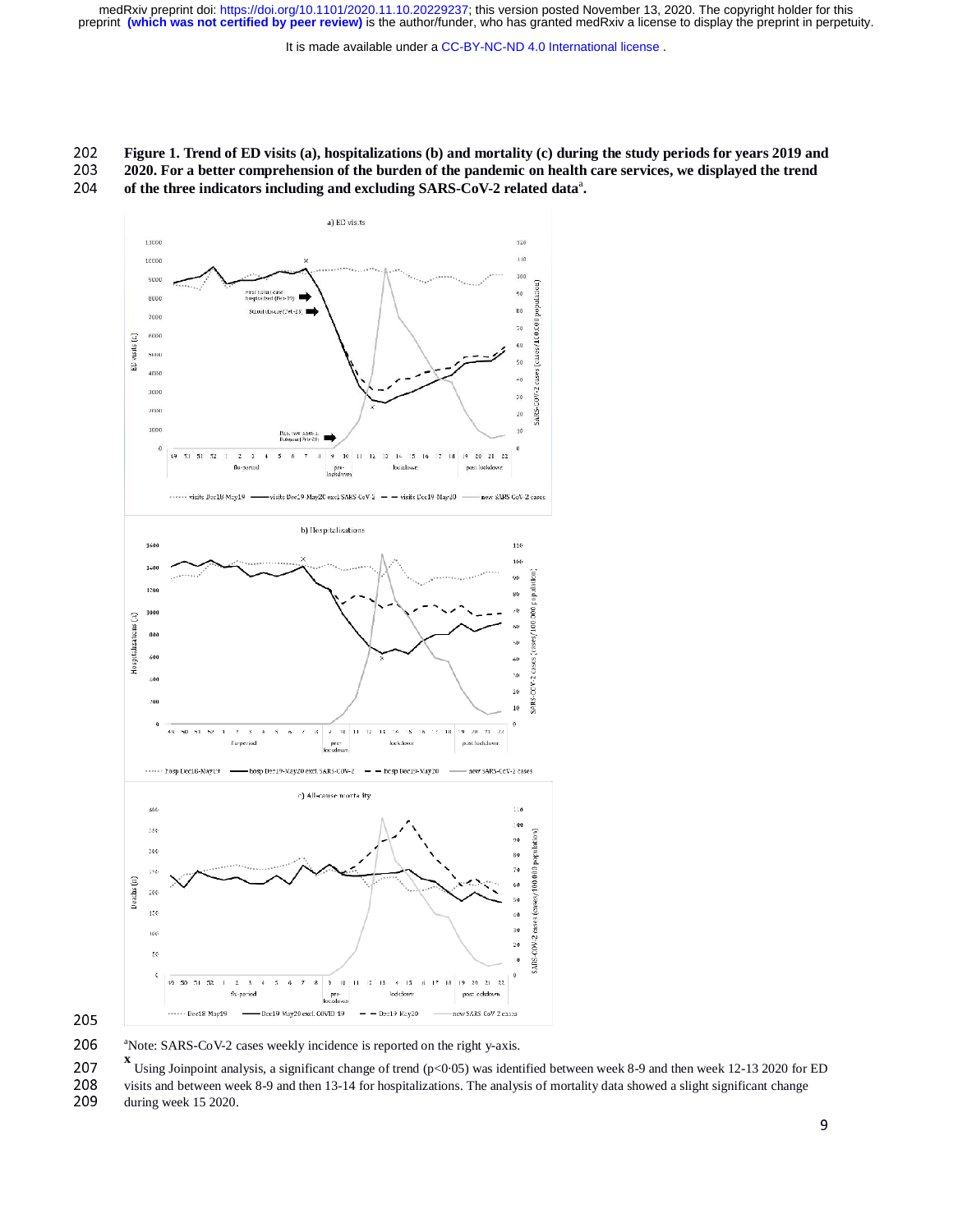It is made available under a CC-BY-NC-ND 4.0 International license.

## <sup>210</sup>**ED visits**

- 211 Figure 1a shows that the number of ED visits was almost stable in the year 2019 until the end of 2020 flu period, when
- 212 it dropped simultaneously with the exponential growth of the local SARS-CoV-2 case curve. Then, during the lockdown
- 213 period the number of ED visits started to rise, but with a slower pace when compared to the previous decrease.
- 214 Joinpoint analysis showed a significant  $(p<0.05)$  reduction in ED visits starting from week nine (pre-lockdown period),
- <sup>215</sup>leading to the lowest numbers at the thirteenth week during lockdown, then followed again by a significant increase
- $216$  (p<0.05) at the fourteenth week. During the lockdown period the overall reduction in ED visits compared to same
- 217 period of the previous year was -66.2% (Table 2 [Suppl mat]). ED accesses' decrease occurred during the steep climb of
- 218 COVID-19 spread until the peak. The subsequent slow increase in ED visits never returned to the previous year levels,
- 219 not even at the end of the study period, four weeks after the end of the national lockdown.
- 220 The impressive reduction in the number of ED visits was found in all age groups, throughout all study periods (except
- 221 for the flu period) (Table 3 [Suppl mat]). The highest decrease was observed in pediatric patients during lockdown (-
- 222 83.2%), although even adults and elderly patients ED accesses declined by 62.9% and 64.0%, respectively (Table 3
- 223 [Suppl mat]).

224 For what concerns triage severity codes of non-COVID-19 patients, the 4 codes were affected by the pandemic 225 similarly; as a matters of fact, a reduction regarded similarly the four triage codes (Figure 2) during the study periods <sup>226</sup>(except for the flu period) if compared to the previous year, with the most important decrease (between 60% and 70%) 227 observed during lockdown.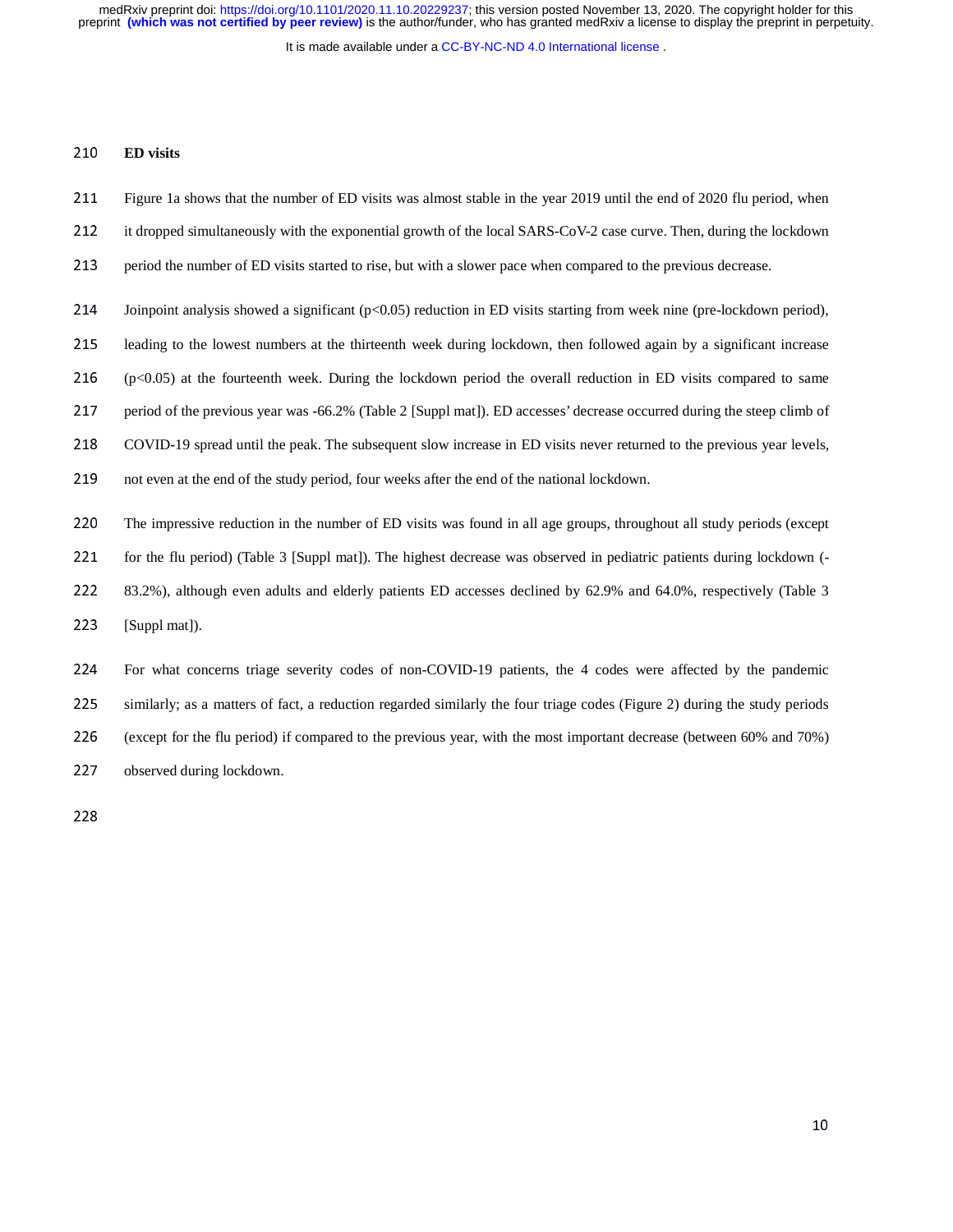It is made available under a CC-BY-NC-ND 4.0 International license.

## <sup>229</sup>**Figure 2. Percentage change in ED visits by severity code compared to the previous year.**





231<br>232<br>233

233 Note: ED visits are categorized by severity codes according to the triage protocols in four levels of urgency: white code (not-urgent 234 condition), green code (postponable conditions); vellow code (medical condition 234 condition), green code (postponable conditions); yellow code (medical condition requiring urgent care with no vital signs impairment but at-risk for deterioration); red code (medical condition with acute impairment of 235 impairment but at-risk for deterioration); red code (medical condition with acute impairment of vital signs requiring emergency care).<br>236

238 As for non-COVID ED visits for specific conditions, our analysis demonstrated a reduction which broadly affected all 239 disease categories, ranging from 41% to 83% in the lockdown period (Figure 3). The decrease of ED visits was more 240 pronounced for infectious and parasitic diseases (-83%), skin and subcutaneous tissue pathogenic conditions (-80%), 241 and congenital anomalies (-78%) (Figure 3). A remarkable decrease in ED visits was also observed for conditions <sup>242</sup>usually significantly impacting on BMA's EDs (data not shown), such as diseases of the cardiovascular system (-58%) 243 as well as endocrine, nutritional and metabolic diseases (-63%). Specifically, the remarkable reduction in ED visits 244 interested life-threatening illnesses, such as ischemic heart disease (-49.7%), intracranial hemorrhages (-33.3%) and 245 ischemic cerebrovascular disorders (-45.8 %) (Table 4 [Suppl mat]). Lower reductions or a modest increase were 246 recorded in complications of pregnancy, childbirth and the puerperium and some morbid conditions of perinatal origin <sup>247</sup>(+8% during pre-lockdown, -36% during lockdown, and -30% during post-lockdown period) (Figure 3).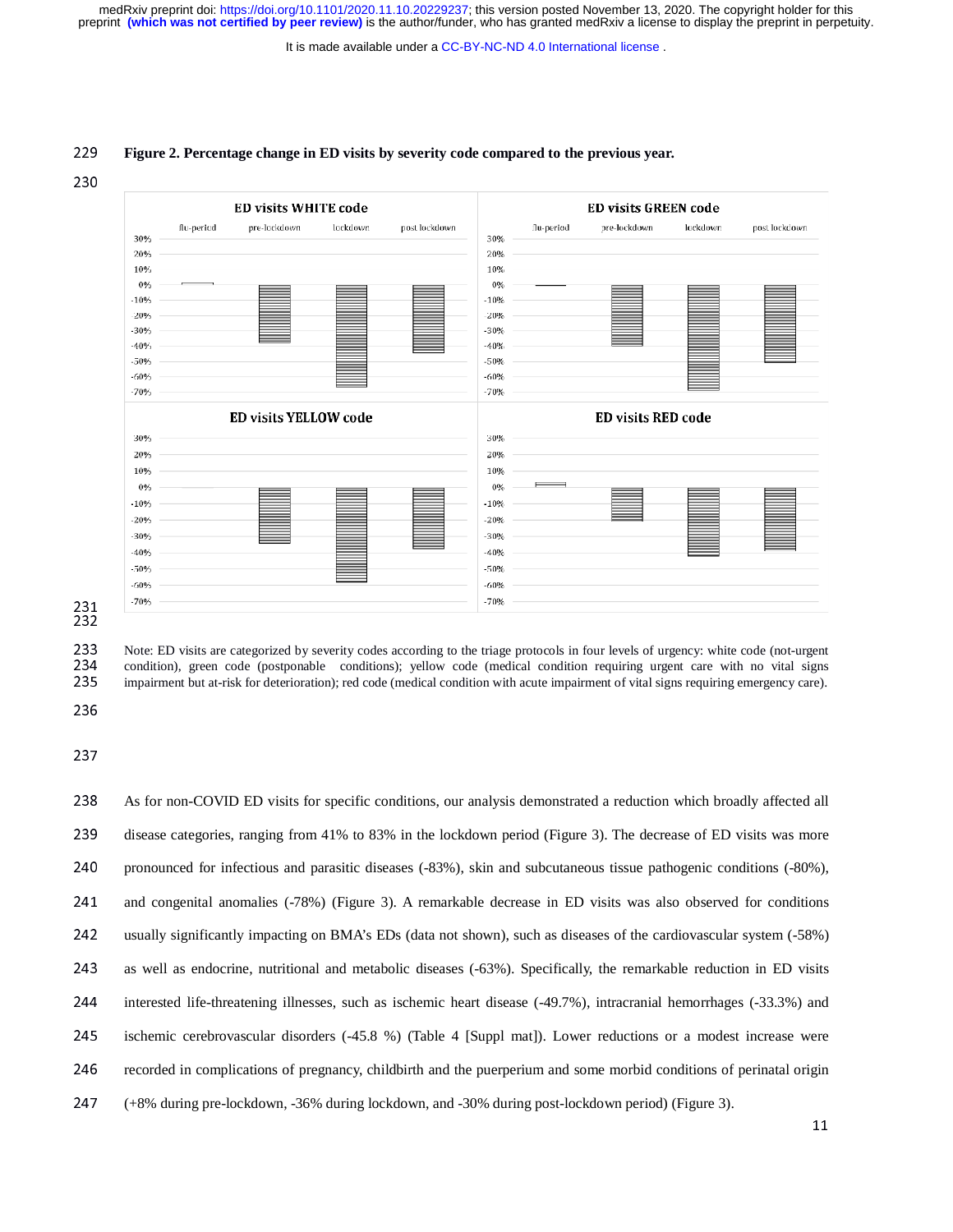

#### 248 **Figure 3. Percentage change in ED visits by disease category compared to the previous year.**

249



251

medRxiv preprint doi: https://doi.org/10.1101/2020.11.10.20229237; this version posted November 13, 2020. The copyright holder for this<br>preprint (which was not certified by peer review) is the author/funder, who has grante is the presult of the authory funder medical state to display is the author/funder, she seeked and prepriation in perpetuity. (which was not certified by peer reprint in perpetuity. In perpetuity,  $\alpha$ medRxx preprint doi: https://doi.org/10.1101/2020. [;](https://doi.org/10.1101/2020.11.10.20229237) 11.010229237; #Jis version posted November 13, 2020. In a doyingtr to https://doi.org/10.1101/2020. ; 12: 2020.2020. The dopyright to html

12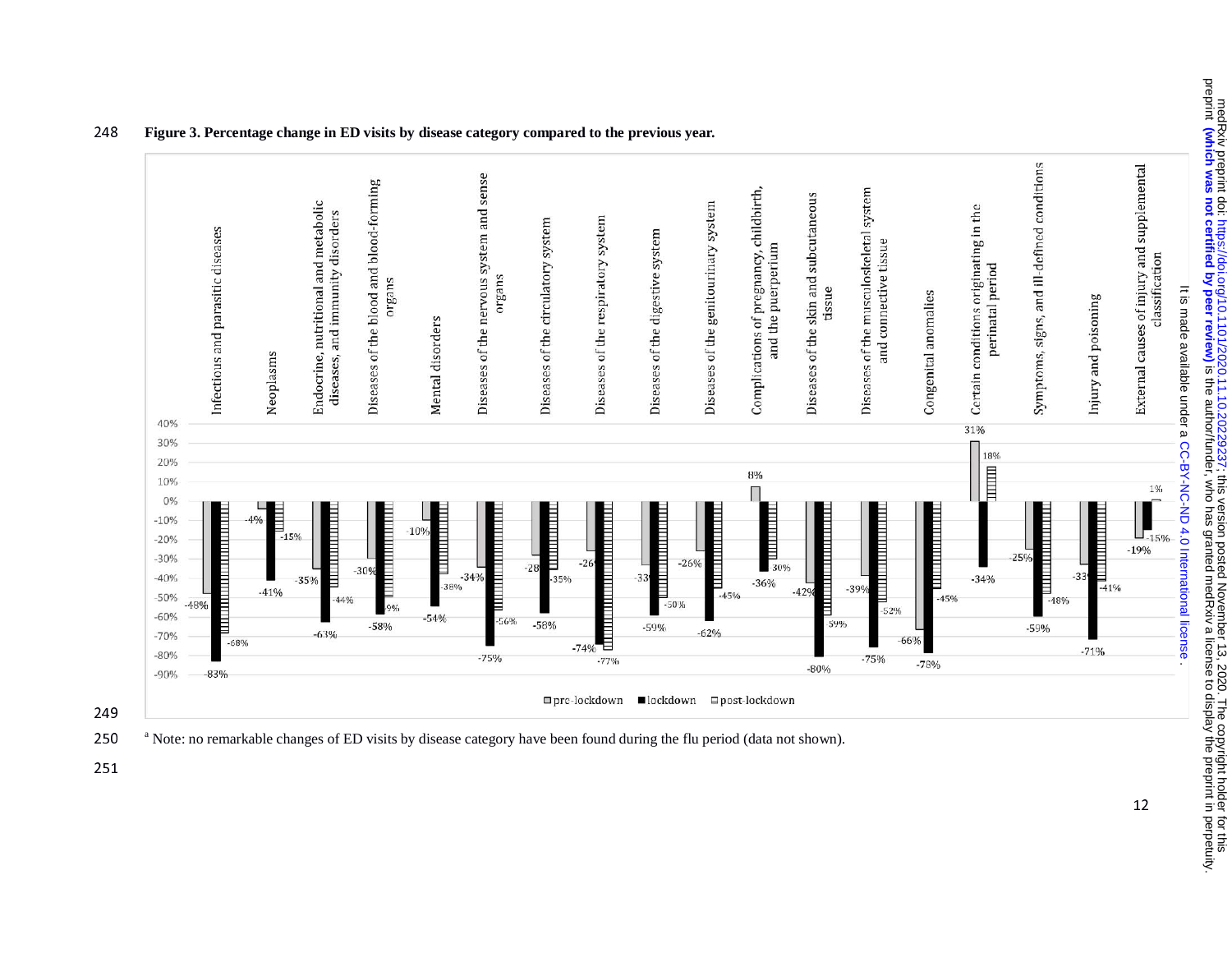It is made available under a CC-BY-NC-ND 4.0 International license.

## <sup>252</sup>**Hospitalizations**

- 253 Figure 1b shows hospitalizations trends in the study periods, which appears to be quite stable during year 2019 until the
- 254 end of 2020 flu period. Similarly to ED visits trends, hospital admissions started to drop simultaneously with the
- 255 exponential growth of the local SARS-CoV-2 case curve. The number of hospitalizations started to rise again during the
- 256 lockdown period, but with a slower pace.
- 257 Joinpoint analysis showed that non-COVID hospitalizations significantly  $(p<0.05)$  declined between weeks eight and
- 258 fourteen before the peak of incidence of COVID-19 cases, and moderately increased afterwards (Figure 1).
- 259 The overall reduction of hospitalizations was  $-46\degree1\%$  during the lockdown period compared to previous year (Table 2)
- <sup>260</sup>[Suppl mat]). Admissions to all hospital departments declined during and after lockdown (Table 1). During lockdown,
- 261 admissions reduction was significant and interested likewise surgical and medical departments (-36.0%) as well as ICUs
- <sup>262</sup>(-36.4%).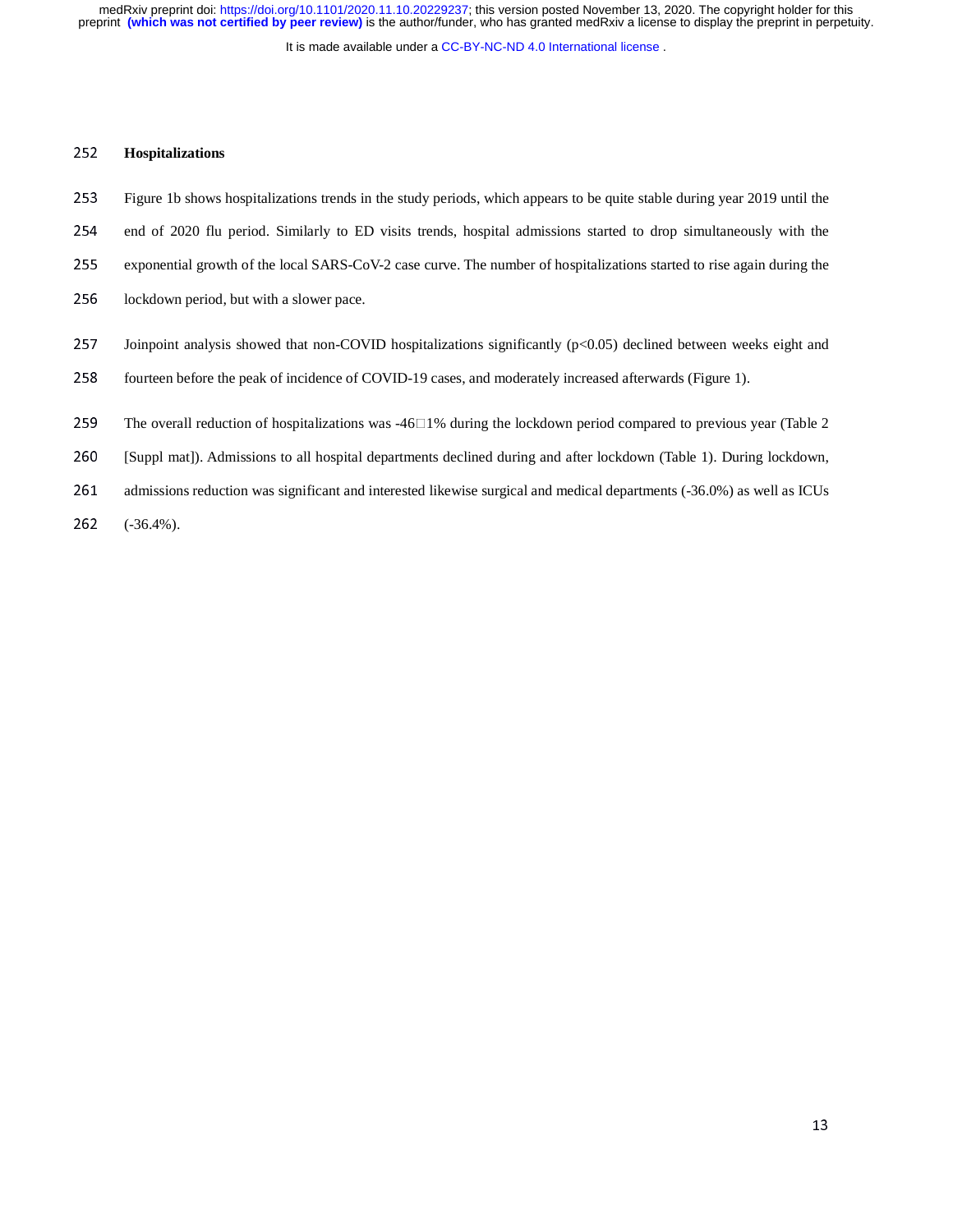|                               |                |                  | 2020(n)  |                   |                | Change from previous year $(\% )$ |          |                          |                                           | <b>Incidence Rate Ratio</b><br>[95% CI] |                                           |                                         |  |
|-------------------------------|----------------|------------------|----------|-------------------|----------------|-----------------------------------|----------|--------------------------|-------------------------------------------|-----------------------------------------|-------------------------------------------|-----------------------------------------|--|
|                               | Flu-<br>period | Pre-<br>lockdown | Lockdown | Post-<br>lockdown | Flu-<br>period | Pre-<br>lockdown                  | Lockdown | Post-<br><b>lockdown</b> | <b>Flu-period</b>                         | Pre-lockdown                            | Lockdown                                  | Post-lockdown                           |  |
| Medicine                      | 9,903          | 1,493            | 4,072    | 2,441             | $-1.5%$        | $-11.9%$                          | $-36.0%$ | $-22.3%$                 | 0.986<br>$[0.961 - 1.013]$                | $0.883^a$<br>$[0.824 - 0.946]$          | $0.654$ <sup>a</sup><br>$[0.629 - 0.679]$ | 0.782 <sup>a</sup><br>$[0.742 - 0.824]$ |  |
| <b>Surgery</b>                | 4,112          | 647              | 1,775    | 1,122             | $-5.9\%$       | $-7.3%$                           | $-36.0%$ | $-19.4%$                 | $0.943$ <sup>a</sup><br>$[0.905 - 0.984]$ | 0.927<br>$[0.834 - 1.032]$              | $0.647$ <sup>a</sup><br>$[0.610 - 0.686]$ | 0.808 <sup>a</sup><br>$[0.747 - 0.874]$ |  |
| <b>Intensive Care</b><br>Unit | 709            | 100              | 286      | 186               | 2.3%           | $-21.3%$                          | $-36.4%$ | $-18.4%$                 | 1.023<br>$[0.922 - 1.135]$                | 0.788<br>$[0.606 - 1.023]$              | 0.637 <sup>a</sup><br>$[0.549 - 0.738]$   | $0.816^{\rm a}$<br>$[0.673 - 0.990]$    |  |

# 263 **Table 1. Number and percentage change of hospitalizations in Medicine, Surgery and ICU departments, year 2020 compared to 2019.**

264  $a_{p<0.05}$ 

265

. [CC-BY-NC-ND 4.0 International license](http://creativecommons.org/licenses/by-nc-nd/4.0/) It is made available under a

It is made available under a CC-BY-NC-ND 4.0 International license

14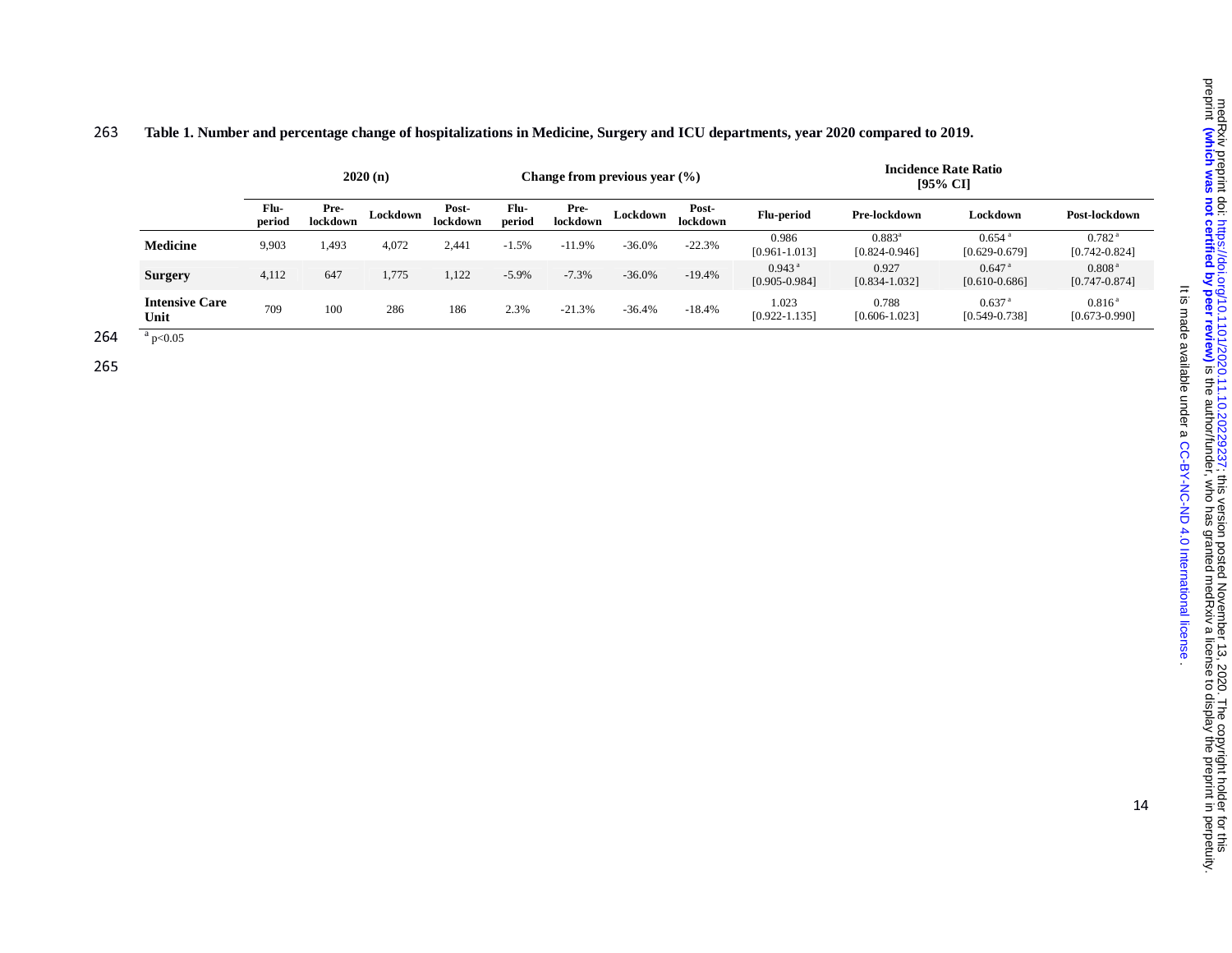It is made available under a CC-BY-NC-ND 4.0 International license.

## <sup>266</sup>**Mortality**

267 The trend of non-COVID-19 mortality was similar in 2019 and 2020, with a slight decline after the winter season <sup>268</sup>(Figure 1c).

269 A small increase in all-cause overall mortality (7.5%) was observed only during lockdown (IRR 1.074, p<0.05, 95%CI <sup>270</sup>[1.007-1.145]) (table 2), whereas in both pre- and post-lockdown periods no significant change in mortality was 271 detectable. Lockdown was associated with a significantly higher cause-specific mortality related to endocrine, 272 nutritional and metabolic diseases (47.9%, IRR 1.478, p<0.05, 95%CI [1.094-1.998]) and diseases of the circulatory 273 system (15.5%, IRR 1.154, p<0.05, 95%CI [1.031-1.291]). Conversely, mortality reduced only for infectious and 274 parasitic diseases (-36.2%, IRR 0.638, p<0.05, 95%CI [0.437-0.931]). As for mental, behavioral and neuro-275 developmental disorders, a significant increase in mortality during the pre-lockdown period was observed, while deaths 276 for neoplasms decreased during the post-lockdown weeks (Table 2). 277 We found a significant increase in out-of-hospital mortality, particularly during the lockdown weeks (43.2%, IRR 1.428,  $278$  p<0.05, 95%CI [1.295-1.574]), whereas in the pre-lockdown period and in the post-lockdown period no remarkable 279 changes were identified. A concurrent reduction of in-hospital mortality was observed (-15.0%, IRR 0.759, p<0.05, 280 95%CI [0.694-0.831].

<sup>281</sup>Analysis of cause-specific out-of-hospital mortality (Table 2) confirmed an increase in deaths for neoplasms, endocrine, 282 nutritional and metabolic diseases, and diseases of the circulatory systems during lockdown. Conversely, we found a 283 significant reduction only in genitourinary disorders.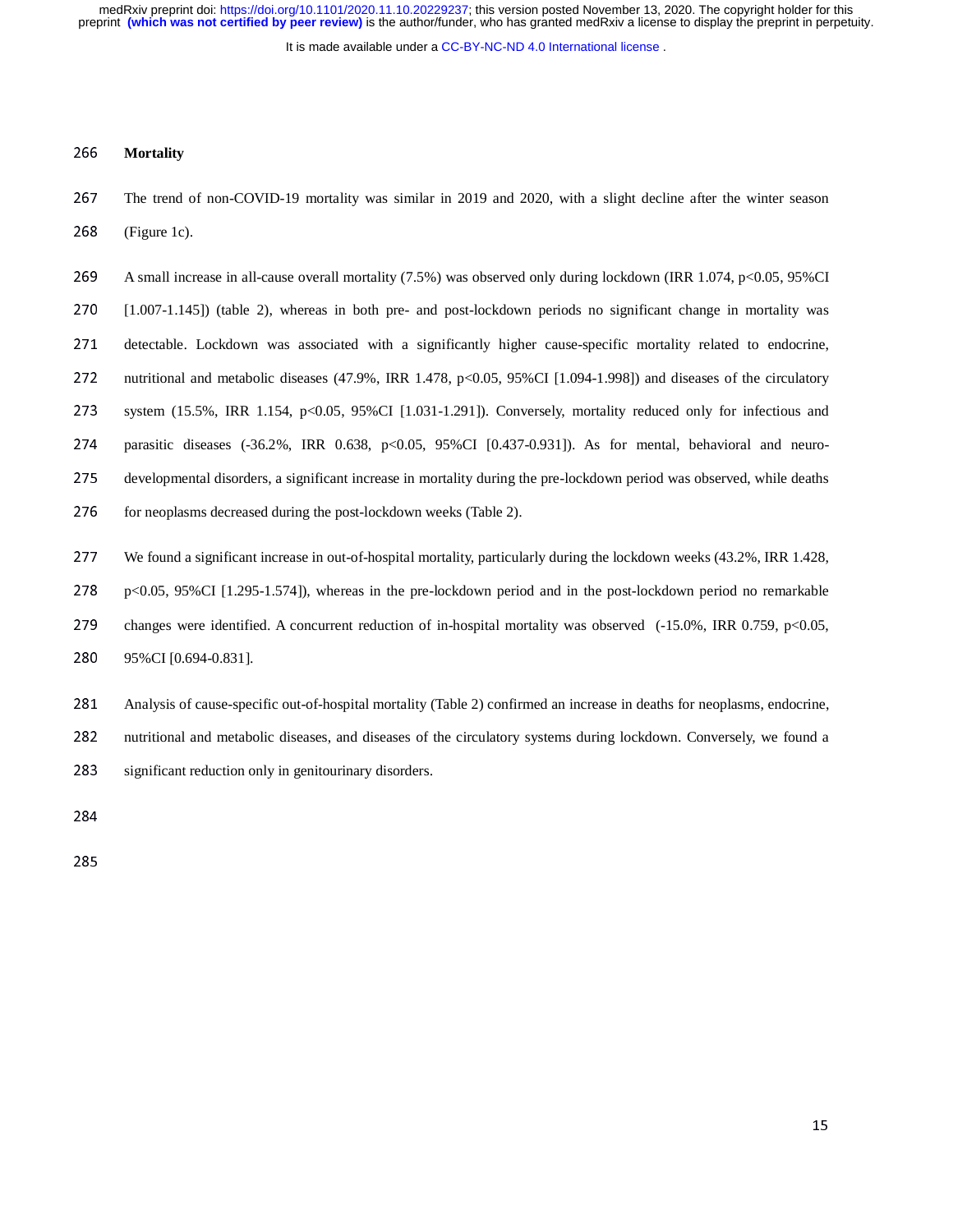# 286 **Table 2. Number and percentage change of all-cause mortality (overall and cause-specific), in-hospital and out-of-hospital mortality (overall and cause-specific),**  287 **year 2020 compared to 2019.**

|                                                                           |               |                  | 2020(n)        |                   |               | Change from previous year $(\% )$ |               |                   | <b>Incidence Rate Ratio</b><br>[95% CI]   |                                         |                                           |                                           |
|---------------------------------------------------------------------------|---------------|------------------|----------------|-------------------|---------------|-----------------------------------|---------------|-------------------|-------------------------------------------|-----------------------------------------|-------------------------------------------|-------------------------------------------|
|                                                                           | Flu<br>Period | Pre-<br>lockdown | Lock-<br>down  | Post-<br>lockdown | Flu<br>Period | Pre-<br>lockdown                  | Lock-<br>down | Post-<br>lockdown | <b>Flu Period</b>                         | Pre-lockdown                            | Lock-down                                 | Post-lockdown                             |
| Certain infectious and<br>parasitic diseases                              | 90            | 15               | 44             | 32                | $-12.6%$      | $-25.0%$                          | $-36.2%$      | $-3.0%$           | 0.874<br>$[0.659 - 1.159]$                | 0.750<br>$[0.384 - 1.465]$              | 0.638 <sup>a</sup><br>$[0.437 - 0.931]$   | 0.970<br>$[0.596 - 1.577]$                |
| <b>Neoplasms</b>                                                          | 722           | 137              | 489            | 213               | $-2.2%$       | 14.2%                             | 2.1%          | $-22.0%$          | 0.979<br>$[0.883 - 1.084]$                | 1.142<br>$[0.894 - 1.458]$              | 1.021<br>$[0.900 - 1.158]$                | $0.781$ <sup>a</sup><br>$[0.653 - 0.934]$ |
| <b>Endocrine, nutritional and</b><br>metabolic diseases                   | 138           | 18               | 105            | 29                | 0.0%          | 20.0%                             | 47.9%         | $-9.4%$           | 1.000<br>$[0.790 - 1.266]$                | 1.200<br>$[0.605 - 2.381]$              | 1.478 <sup>a</sup><br>$[1.094 - 1.998]$   | 0.906<br>$[0.548 - 1.498]$                |
| <b>Mental, Behavioral and</b><br>Neurodevelopmental disorders             | 131           | 35               | 83             | 45                | $-12.7%$      | 84.2%                             | $-3.5%$       | 9.8%              | 0.874<br>$[0.691 - 1.104]$                | 1.842 <sup>a</sup><br>$[1.054 - 3.219]$ | 0.965<br>$[0.714 - 1.305]$                | 1.098<br>$[0.719 - 1.676]$                |
| Diseases of the nervous system                                            | 118           | 23               | 72             | 24                | 18.0%         | $-8.0%$                           | 5.9%          | $-4.0%$           | 1.180<br>$[0.904 - 1.540]$                | 0.920<br>$[0.522 - 1.621]$              | 1.059<br>$[0.760 - 1.475]$                | 0.960<br>$[0.548 - 1.681]$                |
| Diseases of the circulatory<br>system                                     | 915           | 161              | 650            | 229               | $-14.2%$      | $-4.7%$                           | 15.5%         | $-16.7%$          | 0.860 <sup>a</sup><br>$[0.787 - 0.939]$   | 0.953<br>$[0.768 - 1.182]$              | $1.154$ <sup>a</sup><br>$[1.031 - 1.291]$ | 0.833 <sup>a</sup><br>$[0.699 - 0.993]$   |
| Diseases of the respiratory<br>system                                     | 325           | 49               | 218            | 60                | $-11.2%$      | $-29.0%$                          | 19.8%         | $-26.8%$          | 0.888<br>$[0.765 - 1.031]$                | 0.710<br>$[0.493 - 1.024]$              | 1.197<br>$[0.984 - 1.458]$                | 0.732<br>$[0.525 - 1.021]$                |
| Diseases of the digestive system                                          | 100           | 14               | 64             | 28                | $-11.5%$      | 0.0%                              | 12.3%         | 0.0%              | 0.885<br>$[0.676 - 1.158]$                | 1.000<br>$[0.477 - 2.098]$              | 1.123<br>$[0.786 - 1.604]$                | 1.000<br>$[0.592 - 1.688]$                |
| Diseases of the genitourinary<br>svstem                                   | 62            | 19               | 36             | 24                | $-8.8%$       | 58.3%                             | $-25.0%$      | 0.0%              | 0.912<br>$[0.646 - 1.286]$                | 1.583<br>$[0.769 - 3.261]$              | 0.750<br>$[0.487 - 1.155]$                | 1.000<br>$[0.568 - 1.761]$                |
| Injury, poisoning and certain<br>other consequences of external<br>causes | 120           | 24               | 77             | 35                | $-8.4%$       | 9.1%                              | $-2.5%$       | $-16.7%$          | 0.916<br>$[0.715 - 1.173]$                | 1.091<br>$[0.612 - 1.945]$              | 0.975<br>$[0.712 - 1.334]$                | 0.833<br>$[0.532 - 1.305]$                |
| Other <sup>a</sup>                                                        | 103           | 16               | 55             | 21                | 21.2%         | $-5.9\%$                          | $-6.8%$       | $-34.4%$          | 1.212<br>$[0.909 - 1.614]$                | 0.941<br>$[0.476 - 1.863]$              | 0.932<br>$[0.646 - 1.346]$                | 0.656<br>$[0.379 - 1.138]$                |
| All-cause overall mortality                                               | 2,824         | 511              | 1,893          | 740               | $-7.7%$       | 1.8%                              | 7.5%          | $-16.6%$          | $0.926$ <sup>a</sup><br>$[0.880 - 0.973]$ | 1.018<br>$[0.900 - 1.151]$              | $1.074$ <sup>a</sup><br>$[1.007 - 1.145]$ | 0.836 <sup>a</sup><br>$[0.758 - 0.921]$   |
| In-hospital overall mortality                                             | 1.648         | 289              | 918            | 426               | $-6.5%$       | $-4.9%$                           | $-15.0%$      | $-19.3%$          | 0.936<br>$[0.876 - 1.000]$                | 0.951<br>$[0.810 - 1.117]$              | $0.759$ <sup>a</sup><br>$[0.694 - 0.831]$ | 0.808 <sup>a</sup><br>$[0.711 - 0.917]$   |
| Out-of-hospital overall<br>mortality                                      | 1,176         | 222              | 975            | 314               | $-9.2%$       | 12.1%                             | 43.2%         | $-12.5%$          | 0.909 <sup>a</sup><br>$[0.841 - 0.983]$   | 1.121<br>$[0.926 - 1.357]$              | 1.428 <sup>a</sup><br>[1.295 a 1.574]     | 0.875<br>$[0.752 - 1.018]$                |
| Certain infectious and<br>parasitic diseases                              | 15            | $\mathbf{1}$     | $\overline{7}$ | 3                 | 66.7%         | 0.0%                              | 133.3%        | $-25.0%$          | 1.667<br>$[0.729 - 3.808]$                | 1.000<br>$[0.063 -$<br>15.9881          | 2.333<br>$[0.603 - 9.023]$                | 0.750<br>$[0.168 - 3.351]$                |

. [CC-BY-NC-ND 4.0 International license](http://creativecommons.org/licenses/by-nc-nd/4.0/) It is made available under a

It is made available under a CC-BY-NC-ND 4.0 International license

16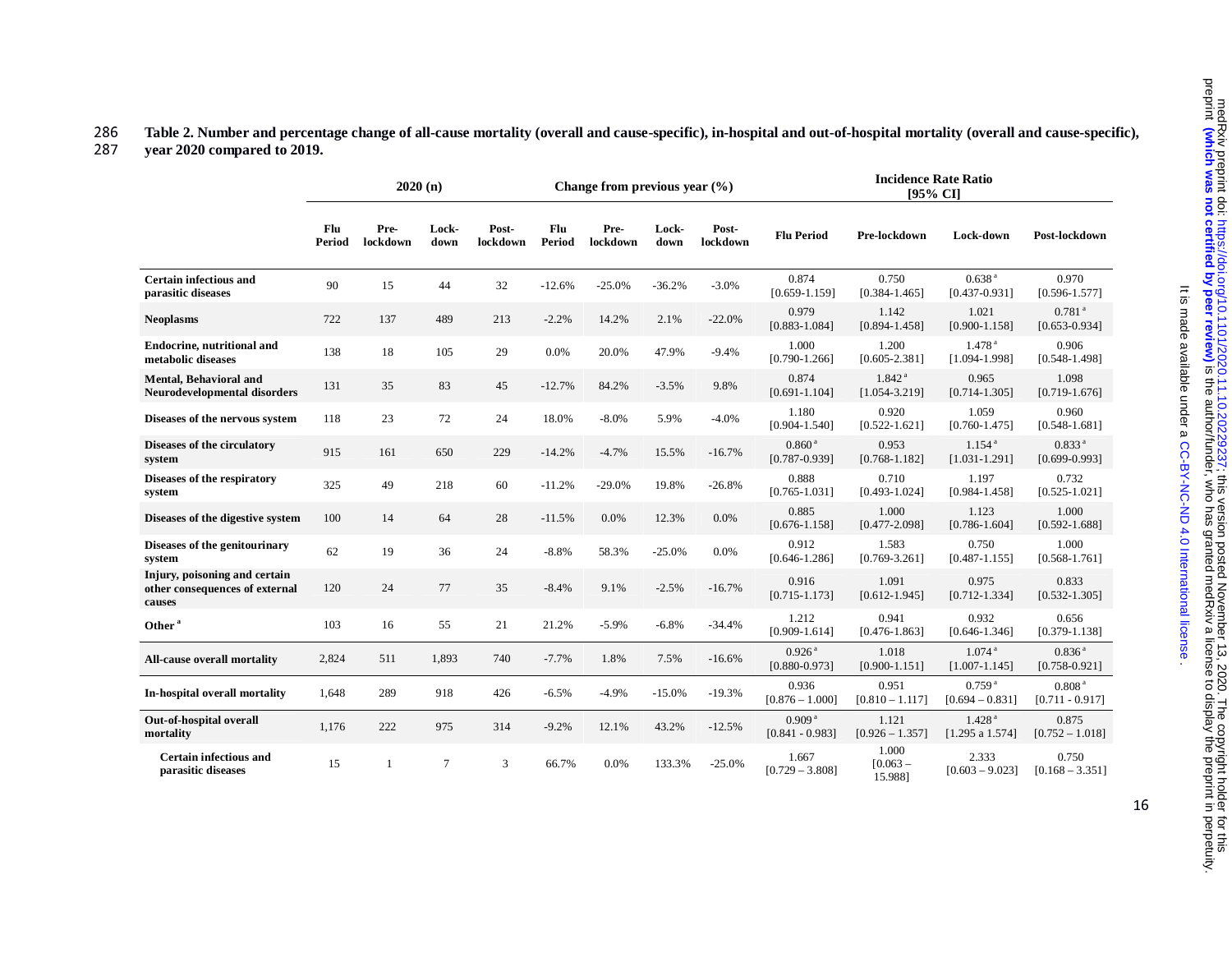| <b>Neoplasms</b>                                                          | 232 | 42 | 228            | 85  | $-2.1%$  | 50.0%    | 76.7%    | $-8.6%$  | 0.979<br>$[0.817 - 1.173]$              | 1.500<br>$[0.930 - 2.419]$ | $1.766^{\text{ a}}$<br>$[1.4230 - 2.191]$ | 0.914<br>$[0.681 - 1.226]$              |
|---------------------------------------------------------------------------|-----|----|----------------|-----|----------|----------|----------|----------|-----------------------------------------|----------------------------|-------------------------------------------|-----------------------------------------|
| <b>Endocrine, nutritional and</b><br>metabolic diseases                   | 77  | 9  | 61             | 15  | $-2.5%$  | 12.5%    | 79.4%    | $-6.3%$  | 0.975<br>$[0.712 - 1.334]$              | 1.125<br>$[0.434 - 2.916]$ | 1.794 <sup>a</sup><br>$[1.179 - 2.728]$   | 0.937<br>$[0.464 - 1.896]$              |
| <b>Mental, Behavioral and</b><br>Neurodevelopmental<br>disorders          | 68  | 18 | 52             | 29  | $-17.1%$ | 80.0%    | 40.5%    | 123.1%   | 0.829<br>$[0.601 - 1.144]$              | 1.780<br>$[0.831 - 3.899]$ | 1.405<br>$[0.922 - 2.142]$                | 2.230 <sup>a</sup><br>$[1.160 - 4.290]$ |
| Diseases of the nervous<br>system                                         | 73  | 14 | 52             | 12  | 40.4%    | 16.7%    | 36.8%    | $-14.3%$ | 1.404<br>$[0.984 - 2.003]$              | 1.167<br>$[0.540 - 2.522]$ | 1.368<br>$[0.901 - 2.079]$                | 0.857<br>$[0.397 - 1.853]$              |
| Diseases of the circulatory<br>system                                     | 486 | 95 | 418            | 115 | $-15.9%$ | 1.1%     | 32.7%    | $-21.2%$ | 0.842 <sup>a</sup><br>$[0.746 - 0.949]$ | 1.011<br>$[0.760 - 1.344]$ | 1.326 <sup>a</sup><br>$[1.146 - 1.534]$   | 0.788<br>$[0.617 - 1.006]$              |
| Diseases of the respiratory<br>system                                     | 85  | 9  | 59             | 17  | $-13.3%$ | $-43.8%$ | 47.5%    | $-15.0%$ | 0.868<br>$[0.649 - 1.160]$              | 0.563<br>$[0.249 - 1.273]$ | 1.477<br>$[0.987 - 2.203]$                | 0.850<br>$[0.445 - 1.623]$              |
| Diseases of the digestive<br>system                                       | 14  | 3  | 14             | 5   | 7.7%     | $-25.0%$ | 40.0%    | 25.0%    | 1.077<br>$[0.506 - 2.291]$              | 0.750<br>$[0.168 - 3.351]$ | 1.400<br>$[0.622 - 3.152]$                | 1.250<br>$[0.336 - 4.655]$              |
| Diseases of the<br>genitourinary system                                   | 16  | 4  | $\overline{4}$ | 5   | $-20.0%$ | 33.3%    | $-71.4%$ | $-37.5%$ | 0.800<br>$[0.415 - 1.544]$              | 1.333<br>$[0.298 - 5.957]$ | 0.286 <sup>a</sup><br>$[0.094 - 0.868]$   | 0.625<br>$[0.205 - 1.911]$              |
| Injury, poisoning and<br>certain other consequences<br>of external causes | 52  | 16 | 39             | 17  | $-27.8%$ | 60.0%    | 11.4%    | $-15.0%$ | 0.722<br>$[0.506 - 1.032]$              | 1.600<br>$[0.726 - 3.525]$ | 1.114<br>$[0.706 - 1.759]$                | 0.850<br>$[0.445 - 1.623]$              |
| Other $b$                                                                 | 58  | 11 | 41             | 11  | 5.5%     | $-8.3%$  | 57.7%    | $-47.6%$ | 1.055<br>$[0.729 - 1.525]$              | 0.917<br>$[0.405 - 2.077]$ | 1.577<br>$[0.965 - 2.577]$                | 0.524<br>$[0.253 - 1.087]$              |

**289** <sup>b</sup> Causes of deaths that accounted for ≤0.5% of the total (ICD-10-CM categories D50-89, H00-95, L00-99, M00-99, O00-9A, P00-96, Q00-99, R00-99, V00-Y99, Z00-99) were included in Other.

290

291

. [CC-BY-NC-ND 4.0 International license](http://creativecommons.org/licenses/by-nc-nd/4.0/) It is made available under a

It is made available under a CC-BY-NC-ND 4.0 International license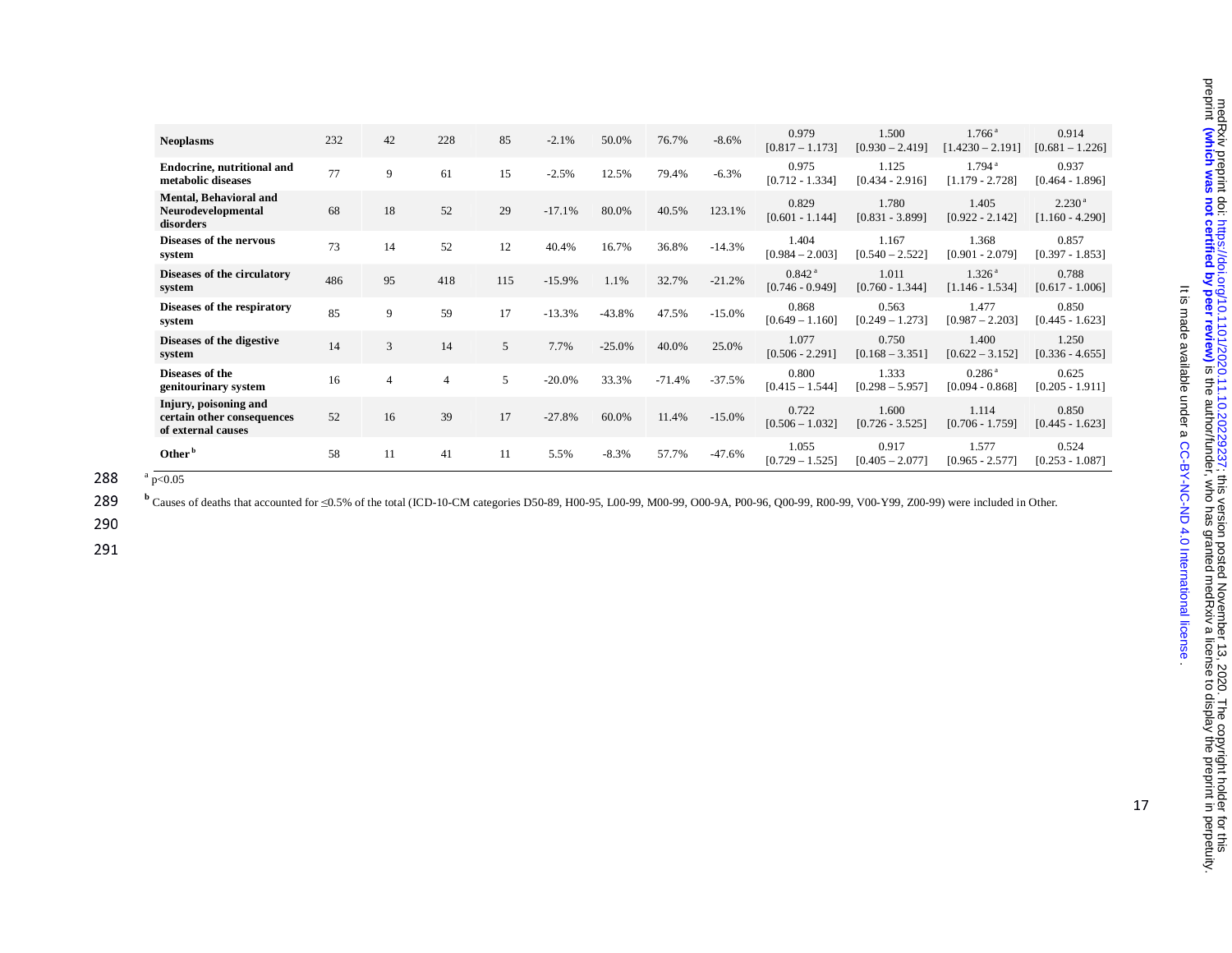It is made available under a CC-BY-NC-ND 4.0 International license.

## <sup>292</sup>**Discussion**

- <sup>293</sup>Globally, Italy has been the first Western country to experience the disruptive effect of the pandemic in terms of cases,
- 294 deaths and the related burden on healthcare services [1-3, 10]. Since the beginning of the pandemic, a reduction of ED
- 295 visits and hospitalizations overall [6] and for specific diseases [11-15] have been reported worldwide.

296 In this paper we studied the pandemic consequences on non-COVID-19 patients in an area accounting for over one 297 million inhabitants. We highlighted how ED visits and hospitalizations reduced overall, and particularly during the 298 lockdown period. To the best of our knowledge, this is the first study to analyze also the trends of in- and out-of-299 hospital, all-cause and cause-specific mortality, providing a comprehensive picture of the short-term consequences of 300 the pandemic on non-COVID-19 patients in Italy, the first hit European country.

301 Our findings indicate that the reduction of ED visits and hospitalizations started two weeks before the beginning of the <sup>302</sup>national lockdown, after school closures and the first Italian case hospitalized for COVID-19 in Codogno [1], when no 303 cases of local transmission had been still recorded in BMA. As already reported [2, 6, 18-20], a possible explanation is 304 that the population response is likely to be more affected by the national level authority risk message than the real local 305 situation [21]. Several possible reasons have been put forward to explain, at least partially, a reduction in ED visits and 306 hospitalizations [6, 7]. In addition to pathologies likely reduced by the lockdown and lifestyle changes, this may have <sup>307</sup>been caused by fear of the contagion, as well as by media campaigns encouraging to stay-at-home, together with the 308 increasingly stringent lockdown measures and postponement of elective procedures, or the sense of civic responsibility 309 of the population [7].

310 It should be highlighted that not all ED visits represent real emergencies, and inappropriate accesses to ED are a well-311 known issue related to several reasons [7, 20, 22, 23]. That being said, the observed reduction of the less severe triage 312 codes was to somewhat expected, although not to this large extent. What we were not prepared for was the concurrent <sup>313</sup>decrease of the most serious cases. Furthermore, we showed how ED visits' reduction encompassed all pathological 314 conditions, thus including also acute and time-dependent diseases, similarly to what already reported in literature [24-315 26]. The overall reduction of ED visits, regardless of age, severity, and causes, suggests the system's inability to guide 316 the patient in discriminating the real need for urgent care. Therefore, public awareness should be taken into due 317 consideration to be prepared for a recrudescence of the pandemic.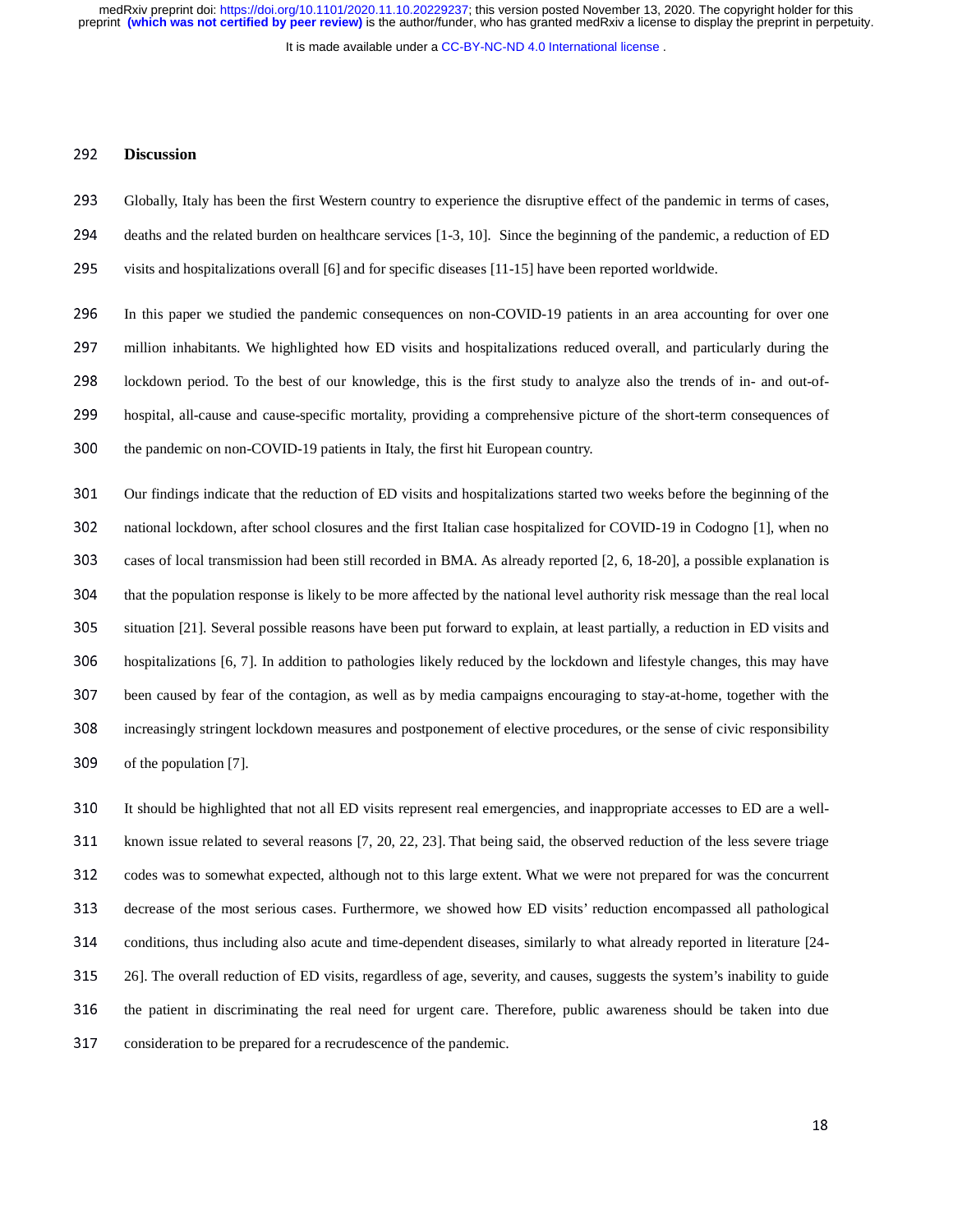It is made available under a [CC-BY-NC-ND 4.0 International license](http://creativecommons.org/licenses/by-nc-nd/4.0/) .

<sup>318</sup>A clear reduction of non-COVID-19 patients hospitalization has also been recorded, both for medical and surgical 319 diseases and for conditions requiring intensive care support. Data on hospital admissions reported in previous studies <sup>320</sup>[6,12] appear to be not comparable, as obtained from selected populations [12] or different healthcare systems, such as <sup>321</sup>U.S. care system or other insurance-based systems [6]. In fact, unlike the U.S., the Italian National Healthcare Service 322 is a single-payer system funded by general taxation, similarly to the UK national health service [27]. This could have 323 an impact on a system's hospitalization rate [28].

<sup>324</sup>Looking at the post-lockdown period, when the spread of COVID-19 was contained, we expected to see a progressive <sup>325</sup>increase in ED visits and a consequent increase in hospitalizations, as a consequence of the delay in obtaining medical 326 attention and care access due to lockdown. However, even if these indicators started to rise during the lockdown weeks 327 and throughout the post-lockdown period, they did not reach the pre-pandemic levels.

<sup>328</sup>The all-cause mortality among non-COVID-19 patients showed only a minimal increase (+7.5%) during the lockdown 329 period. The significant increase in mortality for cardiovascular and endocrine systems' diseases that we have registered 330 during lockdown is in line with other studies [24-26, 29].

331 The key finding of our study is that, with the sudden drop of ED visits and hospitalizations, we found a statistically <sup>332</sup>significant increase of out-of-hospital all-cause mortality, mainly driven by an increase in deaths for neoplasms, 333 cardiovascular diseases and endocrine, nutritional and metabolic diseases. In-hospital mortality instead showed an 334 opposite and decreasing trend, due to the reduction of non-COVID-19 patients in healthcare facilities. We assume that 335 these data are attributable to a delay in seeking hospital care and to system's inability in providing the same standards 336 of care during a public health emergency, both in terms of quality and quantity. Our findings confirm those reported by <sup>337</sup>Walker, L.E et al [30]. related to a multi-hospital system, in which an increase of non-COVID-related overall mortality 338 was found to be mainly driven by out-of-hospital deaths, due to patients deferring care.

<sup>339</sup>During the pre-lockdown weeks, we observed a significant increase in mortality for mental diseases. This might be due 340 to the sense of fear and anxiety which reigned during the pre-lockdown period, with a consequent exacerbation of <sup>341</sup>mental disorders [31, 32]. The reduction in overall mortality for neoplasms during the post-lockdown weeks, when 342 considered together with the increased out-of-hospital mortality for the same cause recorded in the lockdown period, 343 likely needs to be analyzed when medium- and long-term data will be available.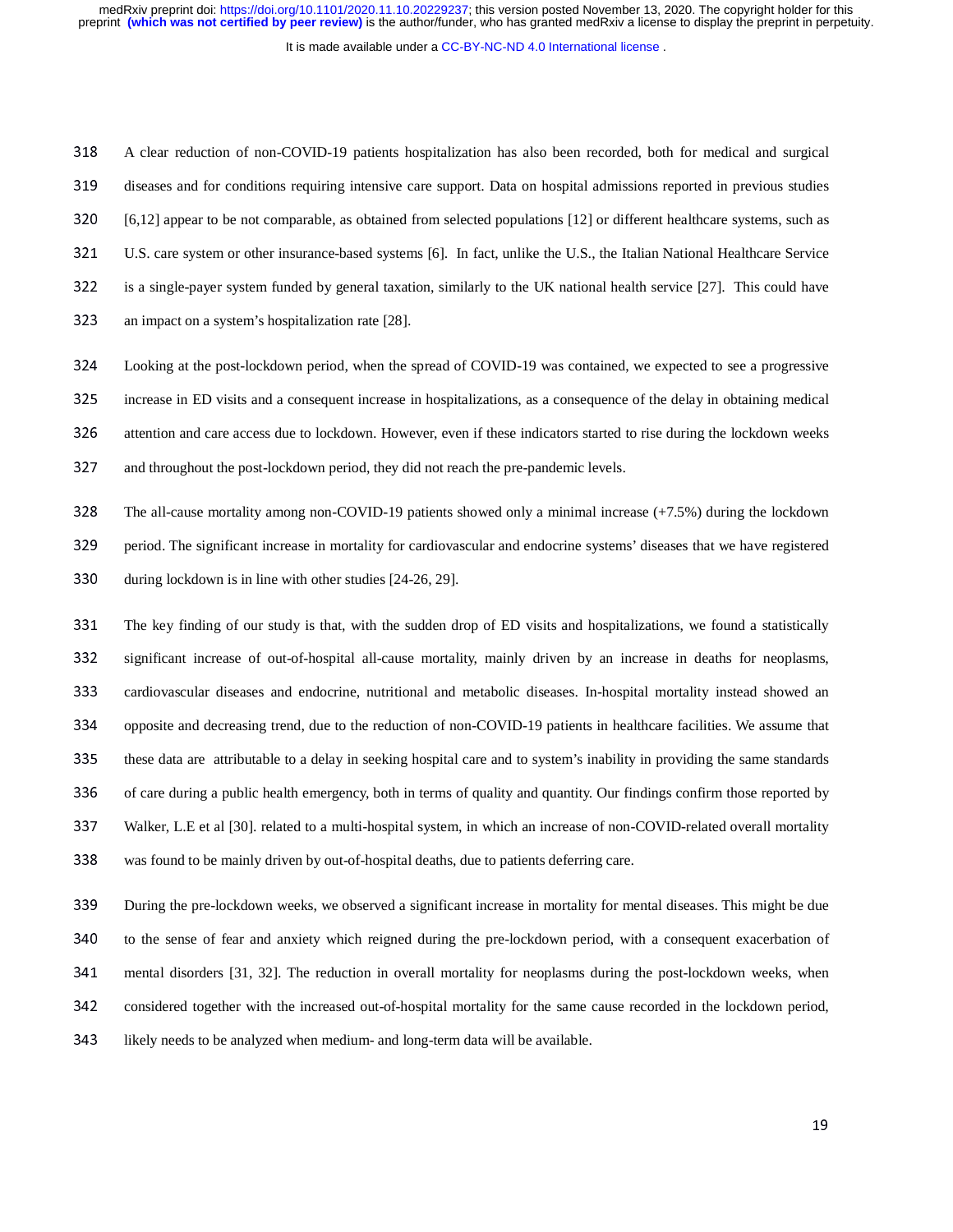It is made available under a CC-BY-NC-ND 4.0 International license.

- <sup>344</sup>These data suggest that all-cause and cause-specific out-of-hospital mortality might be considered a useful indicator for
- 345 targeting the consequences of the pandemic on non-COVID-19 patients.
- 

## <sup>347</sup>**Limitations**

<sup>348</sup>This study has some limitations. First, mortality data might include under-diagnosed COVID-19 cases. In fact the type 349 of access and causes of death could have been coded incorrectly. However this is unavoidable due to the case definition 350 and the context of that time-period, when the pandemic disruptively changed routine practice. Furthermore, considering 351 the delayed onset of the pandemic in BMA and the preparedness efforts of local healthcare authorities, compared to 352 other Italian areas earlier affected, we assume that no significant underestimation of COVID-19 deaths occurred, and 353 that just a minority of COVID-19 deaths occurred out of the hospital, given that the vast majority of severely 354 symptomatic COVID-19 patients had been hospitalized.

- <sup>355</sup>Furthermore, we had access to cause-specific mortality data, but only aggregated into broad categories (e.g. death for 356 cardiovascular diseases, death for injury or poisoning, etc.). Data on more specific causes of death are still not available 357 and therefore no conclusions can be drawn on more specific causes of death.
- <sup>358</sup>Finally, the short time window of the post-lockdown period considered in this study does not allow us to generalize our 359 findings regarding possible medium and long term effects of the pandemic. Additional data are necessary to understand 360 the effects of diagnostic and therapeutic delays that the pandemic has inevitably entailed, both for chronic and for acute 361 patients.
- 

## <sup>363</sup>**Conclusions**

In summary, our analysis showed a clear reduction of ED visits and hospitalizations for non-COVID-19 patients during the first months of the pandemic in a wide and populated area, and a significant increase in non-COVID-19 out-of-hospital deaths. Out-of-hospital mortality due to neoplasms, cardiovascular and endocrine systems' diseases showed a significant increase during the lockdown weeks, while for other conditions the consequences of the pandemic on non-368 COVID-19 patients are still unknown.

<sup>369</sup>During the first COVID-19 wave, the reduction in ED visits and hospitalization probably eased the healthcare system in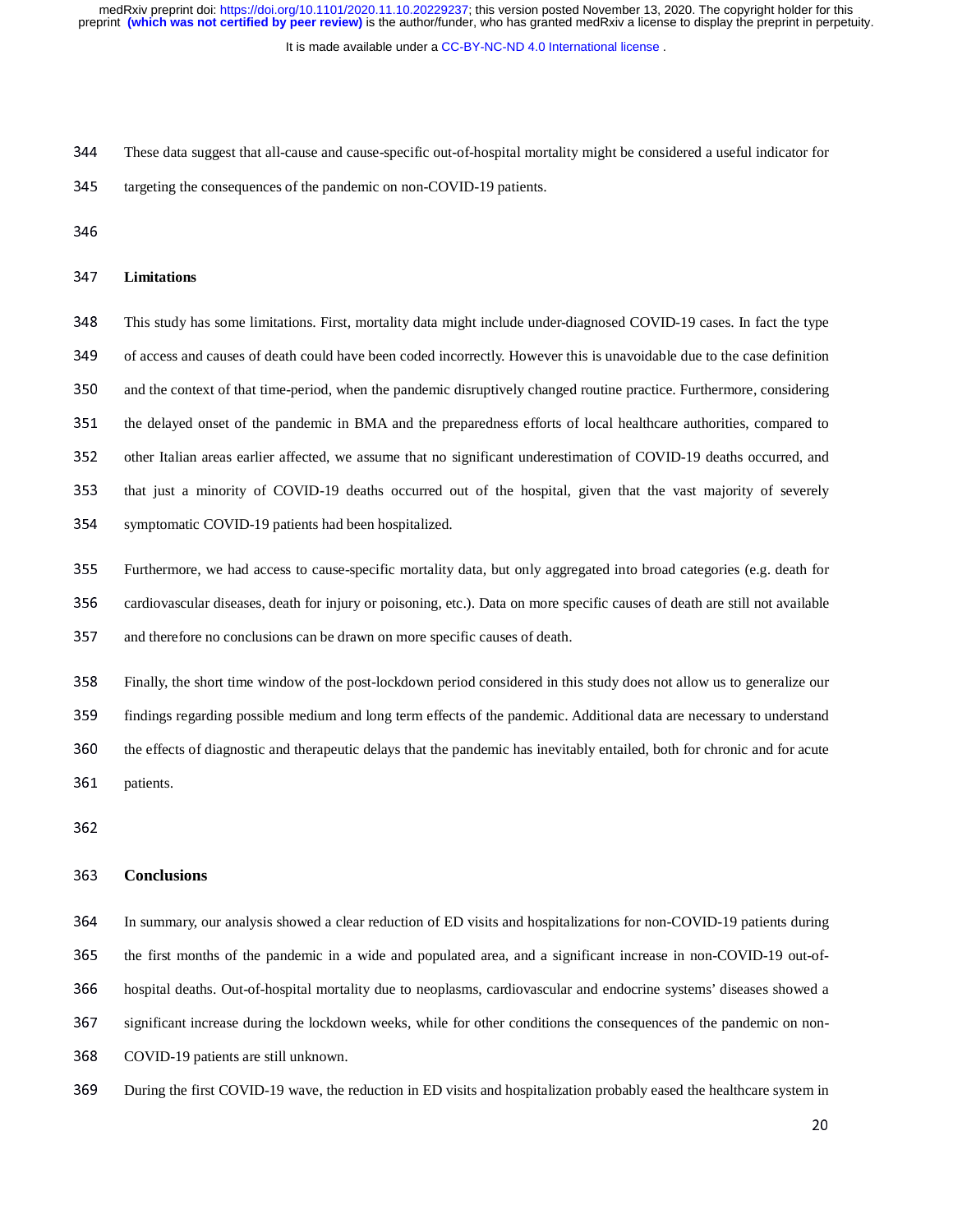It is made available under a CC-BY-NC-ND 4.0 International license.

370 facing an unprecedented emergency. In view of the recurrence of the crisis, the scenario described by our study 371 represents a teachable moment about population and healthcare systems' response at the early stages of the pandemic in

372 terms of reduced demand of care and systems' capability in intercepting it. According to our findings, we also advocate

373 the need for further investigations into the medium and long term effects of the pandemic on non-COVID-19 patients,

- 374 in order to strengthen population awareness and systems' preparedness.
- 
- 

## <sup>377</sup>**References**

- <sup>378</sup>1. Odone A, Delmonte D, Scognamiglio T, et al. (2020) COVID-19 deaths in Lombardy, Italy: data in context Lancet
- 379 Public Health. 5(6):e310. doi:10.1016/S2468-2667(20)30099-2
- <sup>380</sup>2. Gibertoni D, Kadjo YCA, Golinelli D, et al. (2020) Patterns of COVID-19 related excess mortality in the
- <sup>381</sup>municipalities of Northern Italy 2020.05.11.20097964; doi: https://doi.org/10.1101/2020.05.11.20097964
- <sup>382</sup>3. Lavezzo E, Franchin E, Ciavarella C, et al. (2020) Suppression of a SARS-CoV-2 outbreak in the Italian municipality
- 383 of Vo'. Nature. 584(7821):425-429. doi:10.1038/s41586-020-2488-1
- <sup>384</sup>4. Italian Civil Protection Department (2020) COVID-19: Situazione Italia.
- <sup>385</sup>https://opendatadpc.maps.arcgis.com/apps/opsdashboard/index.html#/b0c68bce2cce478eaac82fe38d4138b1. Accessed
- 386 14 October 2020.
- <sup>387</sup>5. Wang D, Hu B, Hu C, et al. (2020) Clinical Characteristics of 138 Hospitalized Patients With 2019 Novel
- <sup>388</sup>Coronavirus-Infected Pneumonia in Wuhan, China. JAMA. 323(11):1061-1069. doi:10.1001/jama.2020.1585
- <sup>389</sup>6. Jeffery MM, D'Onofrio G, Paek H, et al. (2020) Trends in Emergency Department Visits and Hospital Admissions in
- <sup>390</sup>Health Care Systems in 5 States in the First Months of the COVID-19 Pandemic in the US. JAMA Intern Med.
- <sup>391</sup>180(10):1328-1333. doi:10.1001/jamainternmed.2020.3288
- <sup>392</sup>7. Rosenbaum L. (2020) The Untold Toll The Pandemic's Effects on Patients without Covid-19. N Engl J Med.
- <sup>393</sup>382(24):2368-2371. doi:10.1056/NEJMms2009984
- 394 8. Emilia-Romagna Region Statistics Office [online] (2020) https://statistica.regione.emilia-romagna.it/servizi-
- 395 online/statistica-self-service/popolazione/popolazione-residente-dal-1861. Accessed 14 October 2020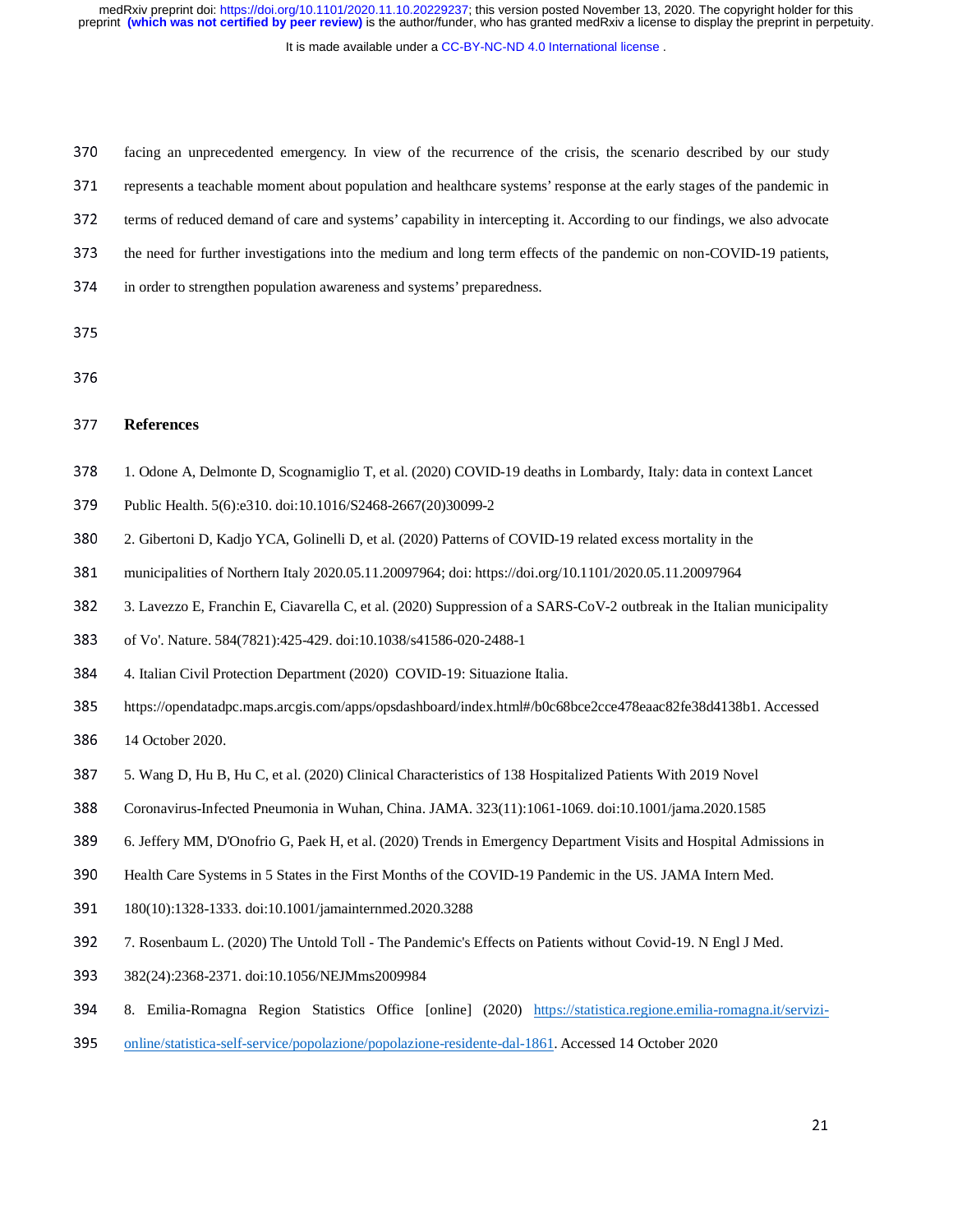It is made available under a CC-BY-NC-ND 4.0 International license.

- <sup>396</sup>9. Kim HJ, Fay MP, Feuer EJ, et al. (2000) Permutation tests for joinpoint regression with applications to cancer rates.
- 397 Stat Med. 19(3):335-351. doi:10.1002/(sici)1097-0258(20000215)19:3<335::aid-sim336>3.0.co;2-z
- <sup>398</sup>10. Van Damme W, Dahake R, Delamou A, et al. (2020) The COVID-19 pandemic: diverse contexts; different
- <sup>399</sup>epidemics-how and why?. BMJ Glob Health. 5(7):e003098. doi:10.1136/bmjgh-2020-003098
- 400 11. Tartari F, Guglielmo A, Fuligni F, et al. (2020) Changes in emergency service access after spread of COVID-19
- 401 across Italy. J Eur Acad Dermatol Venereol. 34(8):e350-e351. doi:10.1111/jdv.16553
- <sup>402</sup>12. Baum A, Schwartz MD (2020) Admissions to Veterans Affairs Hospitals for Emergency Conditions During the
- <sup>403</sup>COVID-19 Pandemic. JAMA. 324(1):96-99. doi:10.1001/jama.2020.9972
- <sup>404</sup>13. Lazzerini M, Barbi E, Apicella A, et al. (2020) Delayed access or provision of care in Italy resulting from fear of
- 405 COVID-19. Lancet Child Adolesc Health. 4(5):e10-e11. doi:10.1016/S2352-4642(20)30108-5
- 406 14. Ferrero F, Ossorio MF, Torres FA, et al. (2020) Impact of the COVID-19 pandemic in the paediatric emergency
- 407 department attendances in Argentina. Arch Dis Child. archdischild-2020-319833. doi:10.1136/archdischild-2020-
- 408 319833
- 409 15. Schwarz V, Mahfoud F, Lauder L, et al. (2020) Decline of emergency admissions for cardiovascular and
- <sup>410</sup>cerebrovascular events after the outbreak of COVID-19. Clin Res Cardiol. 1-7. doi:10.1007/s00392-020-01688-9
- 411 16. Weber EJ, Hirst E, Marsh M. (2017) The patient's dilemma: attending the emergency department with a minor
- 412 illness. BMJ. 357:j1941. doi:10.1136/bmj.j1941
- <sup>413</sup>17. Buonanno P, Galletta S, Puca M. (2020) Estimating the severity of COVID-19: Evidence from the Italian epicenter.
- <sup>414</sup>PLoS One. 15(10):e0239569. Published 2020 Oct 1. doi:10.1371/journal.pone.0239569
- <sup>415</sup>18. Blangiardo M, Cameletti M, Pirani M, et al. (2020) Estimating weekly excess mortality at sub-national level in Italy
- 416 during the COVID-19 pandemic. PLoS One. 15(10):e0240286. doi:10.1371/journal.pone.0240286
- 417 19. Mafham MM, Spata E, Goldacre R, et al. (2020) COVID-19 pandemic and admission rates for and management of
- <sup>418</sup>acute coronary syndromes in England. Lancet. 396(10248):381-389. doi:10.1016/S0140-6736(20)31356-8
- <sup>419</sup>20. Kraaijvanger N, van Leeuwen H, Rijpsma D, et al. (2016) Motives for self-referral to the emergency department: a
- 420 systematic review of the literature. BMC Health Serv Res. 16(1):685. Published 2016 Dec 9. doi:10.1186/s12913-016-
- 421 1935-z
- <sup>422</sup>21. Westgard BC, Morgan MW, Vazquez-Benitez G, et al. (2020) An Analysis of Changes in Emergency Department
- 423 Visits After a State Declaration During the Time of COVID-19. Ann Emerg Med. 76(5):595-601.
- <sup>424</sup>doi:10.1016/j.annemergmed.2020.06.019